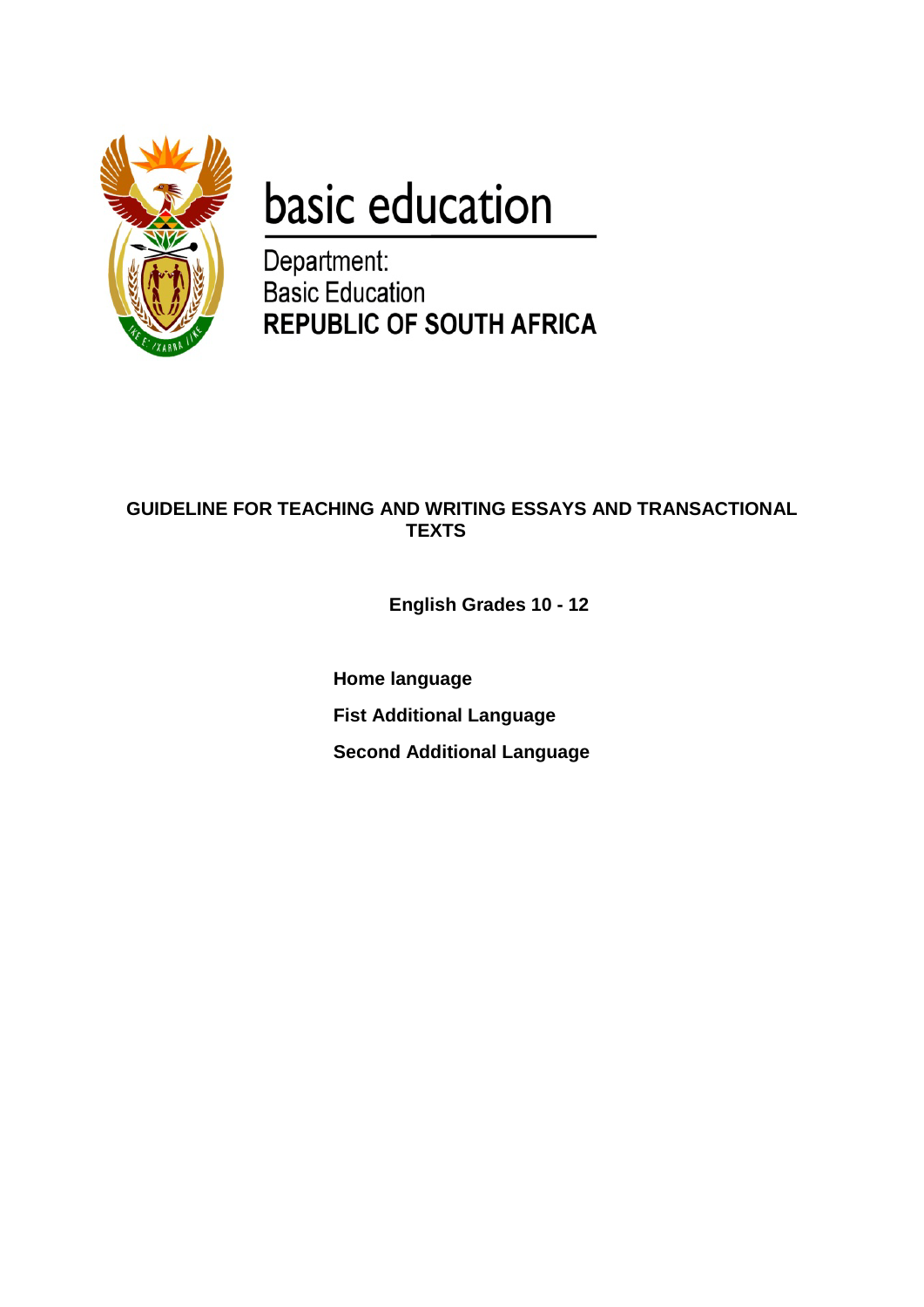# **CONTENTS**

| <b>TYPE OF TEXT</b>                      | <b>PAGE</b>             |
|------------------------------------------|-------------------------|
| 1. Introduction                          | 4                       |
| 2. Process writing                       | 4                       |
| 3. Essays: Kinds of essays               | 5                       |
| 3.1. Narrative essay                     | 5                       |
| 3.2. Descriptive essay                   | 6                       |
| 3.3 Expository essay                     | 6                       |
| 3.4 Argumentative essay                  | $\overline{7}$          |
| 3.5. Discursive essay                    | $\overline{\mathbf{7}}$ |
| 3.6. Reflective essay                    | 8                       |
| 4. Transactional Writing                 | 9                       |
| <b>4.1 Longer Transactional Texts</b>    |                         |
| 4.1.1. Official letter                   | 9                       |
| 4.1.2. Friendly letter                   | 11                      |
| 4.1.3. Internal Memorandum               | 12                      |
| 4.1.4. Writing a short article           | 15                      |
| 4.1.5. Agenda and minutes of the meeting | $\overline{15}$         |
| 4.1.6. Speech                            | 18                      |
| 4.1.7. Dialogue                          | 19                      |
| 4.1.8. Interview                         | 20                      |
| 4.1.9. Review                            | 21                      |
| 4.1.10. Newspaper article                | 22                      |
| 4.1.11. Magazine article                 | 23                      |
| 4.1.12. Newspaper column                 | 24                      |
| 4.1.13. Curriculum Vitae (CV)            | 25                      |
| 4.1.14. Obituary                         | 27                      |
| 4.1.15. Brochure                         | 28                      |
| 4.1.16 Editorial                         | 29                      |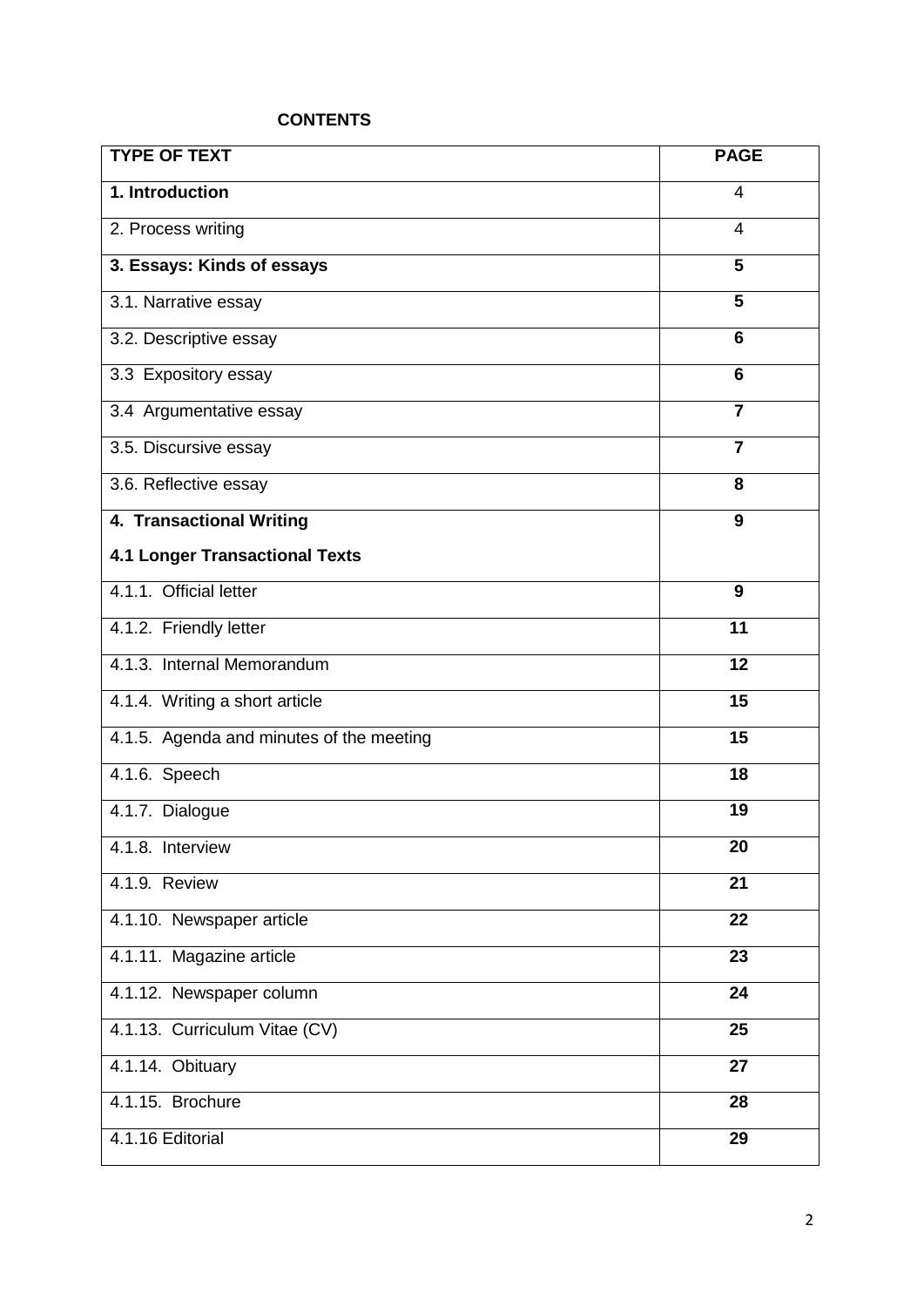| 4.2. Shorter Transactional Texts | 30 |
|----------------------------------|----|
| 4.2.1. Invitation                | 30 |
| 4.2.2. Diary                     | 31 |
| 4.2.3. Post card                 | 32 |
| 4.2.4. Direction                 | 32 |
| 4.2.5. Instructions              | 34 |
| 4.2.6. Advertisement             | 34 |
| 4.2.7. Flyer                     | 35 |
| 4.2.8. Poster                    | 36 |
| 4.2.9. Filling in a form         | 38 |
| 4.2.10. Writing an email         | 38 |
| 4.2.11. Sending a Fax            | 40 |
|                                  |    |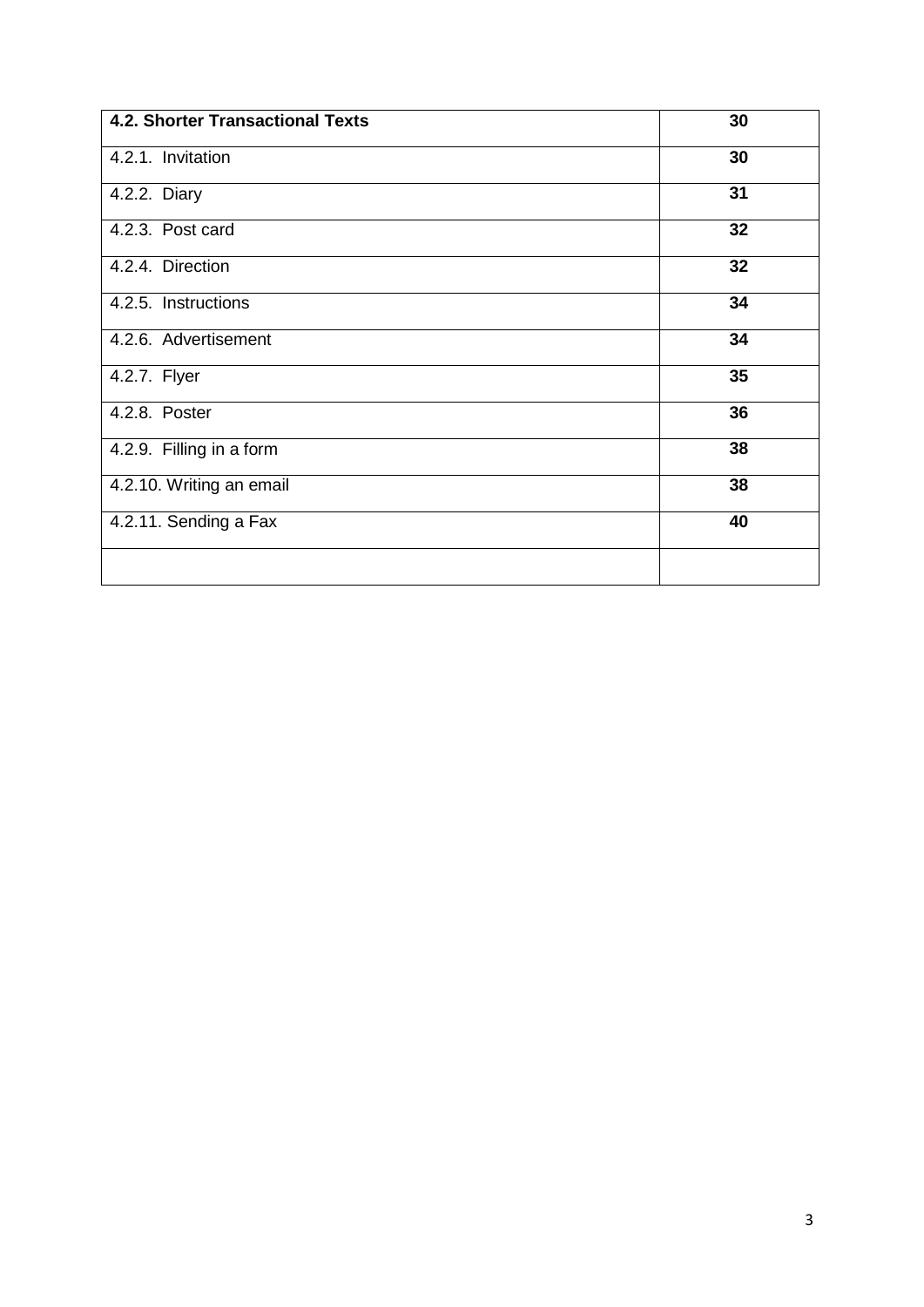# **1. INTRODUCTION**

The purpose of this guideline is to briefly guide teachers and learners on the aspects of writing and presenting. Furthermore, the guideline presents and shares information with regards to producing various texts and their uses. This will enable learners to attain and successfully demonstrate Learning Outcome 3 (LO 3), which aims to ensure that '*The learner is able to write and present for a wide range of purposes and audiences using conventions and formats appropriate to diverse contexts.'*

This guideline may be used by teachers and learners of English Home, First and Second Additional Languages. The document will also enable learners to prepare for the Writing Paper (Paper 3) which requires learners to choose and write three of the various writing texts dealt with during the course of the year.

# **2. PROCESS WRITING**

Writing and designing texts is a process and learners need the opportunity to put this process into practice. They should:

- decide on the purpose and audience of a text to be written and/or designed;
- brainstorm ideas using, for example mind maps, flow charts or lists;
- consult relevant sources, select relevant information and organise ideas;
- produce a first draft which takes into account purpose, audience, topic and genre;
- read drafts critically and get feedback from others (classmates);
- edit and proofread the draft;
- produce a well-designed final version.

#### **Note!**

- Learners should write every day. Learners should often be given the opportunity to write freely without an assessment requirement.
- In more formal writing, teachers are advised to assess a particular skill or sub-skill being dealt with during that particular stage of the process. For example, all language skills need not be addressed during each step of the process.
- Peers should also learn to edit one another's work as this interaction is an important part of the process of writing and improves own and other's awareness of the process.
- An important aspect of this Learning Outcome is the presentation of written work. It can be shared with peers, teachers, the school as a whole, parents and/or a wider range of stakeholders. The learner should take pride in a rounded, complete product.
- Learners should be informed about the characteristics and requirements of different kinds of creative texts. A short description of the kinds of writing texts that learners are required to produce is provided below.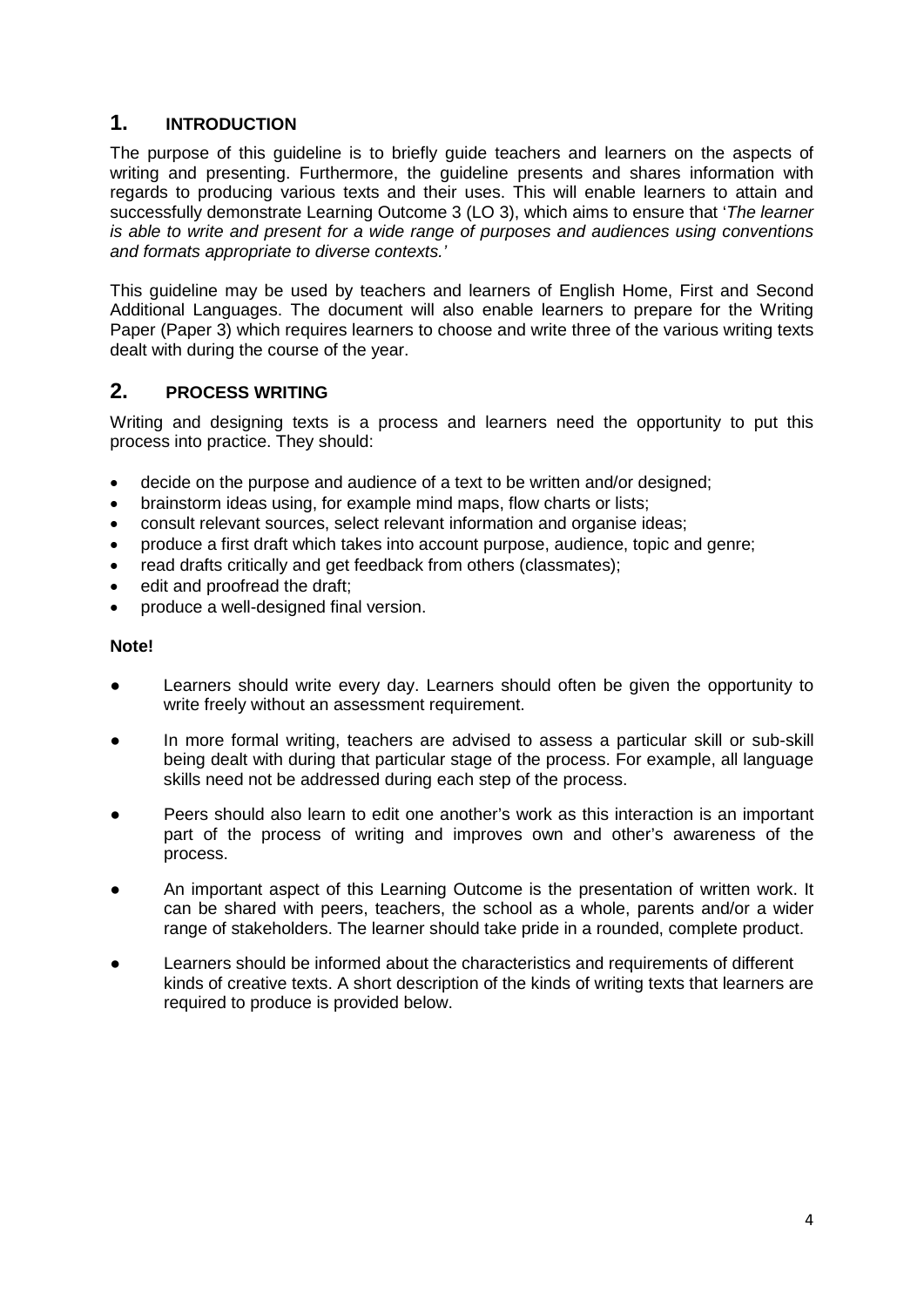# **3. ESSAYS**

An essay is an extended piece of writing, in which a writer expresses his/ her point of view on the topic given.

The length of texts ranges from:

- 200 250 words for English Second Additional Language;
- 250 300 words for English First Additional Language; and,
- 400 450 words for English Home Language.

An essay should have an introduction, body and conclusion. A brief explanation of each follows:

#### • **Introduction**

The introduction should catch the reader's attention, define the topic and briefly tell the reader what the essay will be addressing.

#### • **Body**

The body comprises the full content of the essay. The body must be divided into paragraphs, each of which must pursue a specific idea to the end. The writer must address all the ideas he or she wanted to address, keeping to the topic.

#### • **Conclusion**

The conclusion is the ending, the rounding-off of the presentation. This should tie up all that was presented by the writer, a parting shot that justifies the writer's point of view. As this is the end, the writer must not bring in new information.

Learners must be taught how to write – and must write - the following kinds of essays:

#### **3.1 Narrative essay**

A narrative essay tells a story or tells of a past event. It can be written from any perspective.

#### *Example topics:*

- We were having a wonderful time. There was good food, good music and good company. Suddenly there was an earth-shaking crash. Write about the incident.
- The best story my grandfather told me.

#### *Consider the following when writing a narrative essay:*

- The story must have a strong story line and be convincing even if it is fiction.
- A narrative essay is usually written in the past tense.
- The introductory paragraph should capture the reader's attention.
- A good story often has a point to make.
- An unusually interesting ending gives a story the final touch.
- The reader's interest must be maintained until the end. The style, rhetorical devices and action must ensure sustained interest.
- A successful narrative vividly highlights sensory details such as sight, sound, taste, smell and tactile sensations.
- A narrative essay often has a strong descriptive element.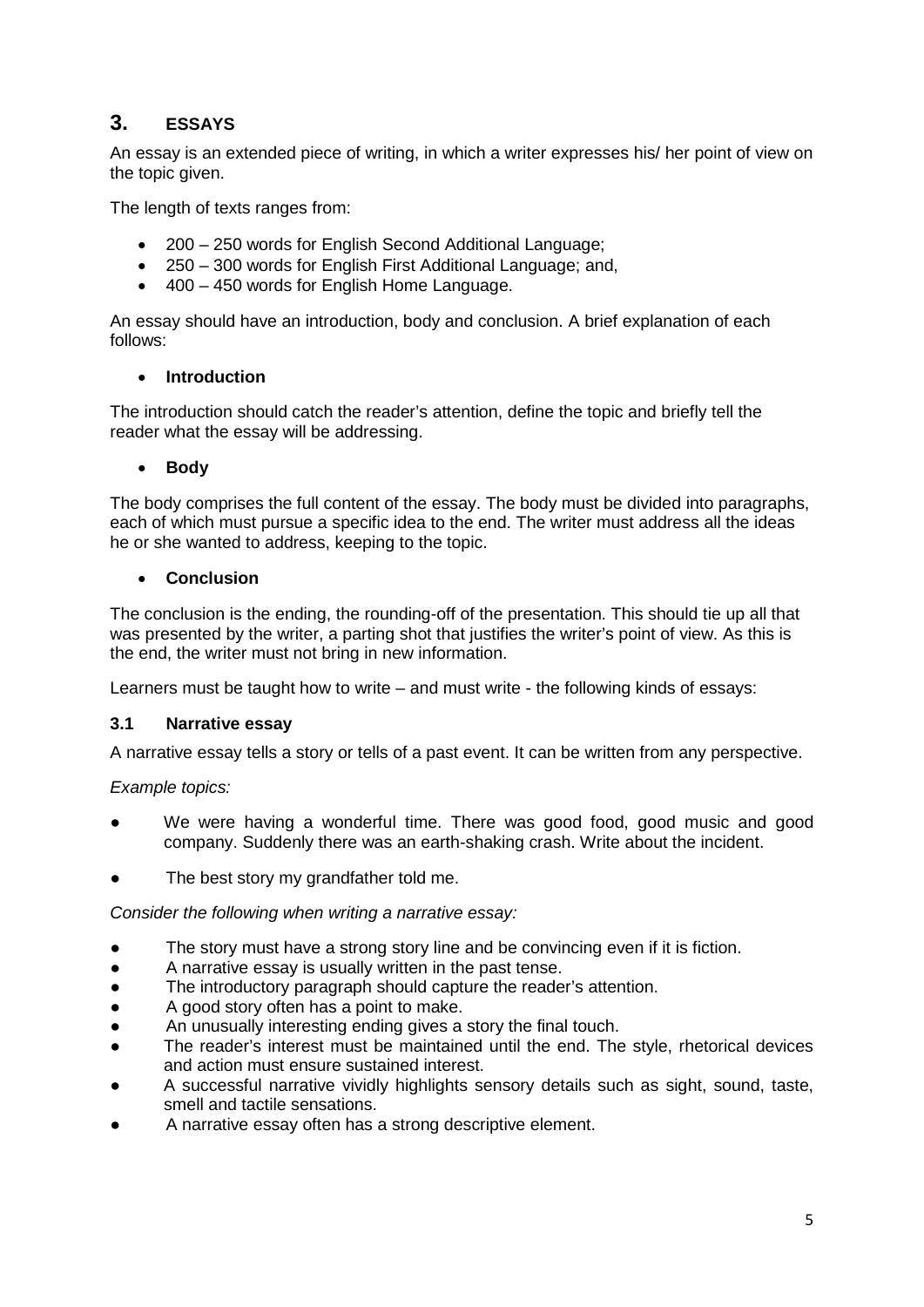# **3.2 Descriptive essay**

In a descriptive essay, the writer describes something to allow the reader to experience the topic being described as vividly as possible. Someone or something can be described.

# *Example topics:*

- The dentist's waiting room. Describe your feelings and impressions.
- Describe a stormy night.

*Consider the following when writing a descriptive essay:*

- The writer should create a picture in words.
- Words and expressions are chosen carefully to achieve the desired effect.
- Images of sight, sound, hearing, taste and touch can be used to make the description vivid.
- Figures of speech are used in original ways.
- Learners should ideally have experience of the topic. It is very difficult to describe something without having firsthand knowledge.

## **3.3 Expository essay**

Expository writing communicates ideas or information in a logical way. This is a factual essay in which the writer explains ideas or gives facts in a systematic way. An expository essay is well researched and ideas are supported by facts and figures.

*Example topics:*

- More than a thousand people are killed in road accidents during the December holiday. How can this carnage on our roads be stopped?
- Discuss how you would go about collecting funds for the matric farewell party.

*Consider the following when writing an expository essay:*

- A thorough understanding of the topic is required.
- Good research is vital as statements have to be supported by facts.
- As the reader may not have a specialised understanding of the topic, the writer should clarify any concepts which may be unfamiliar.
- Ideas must be organised logically and take the reader from the known to the unknown.
- An expository essay is generally written in the present tense.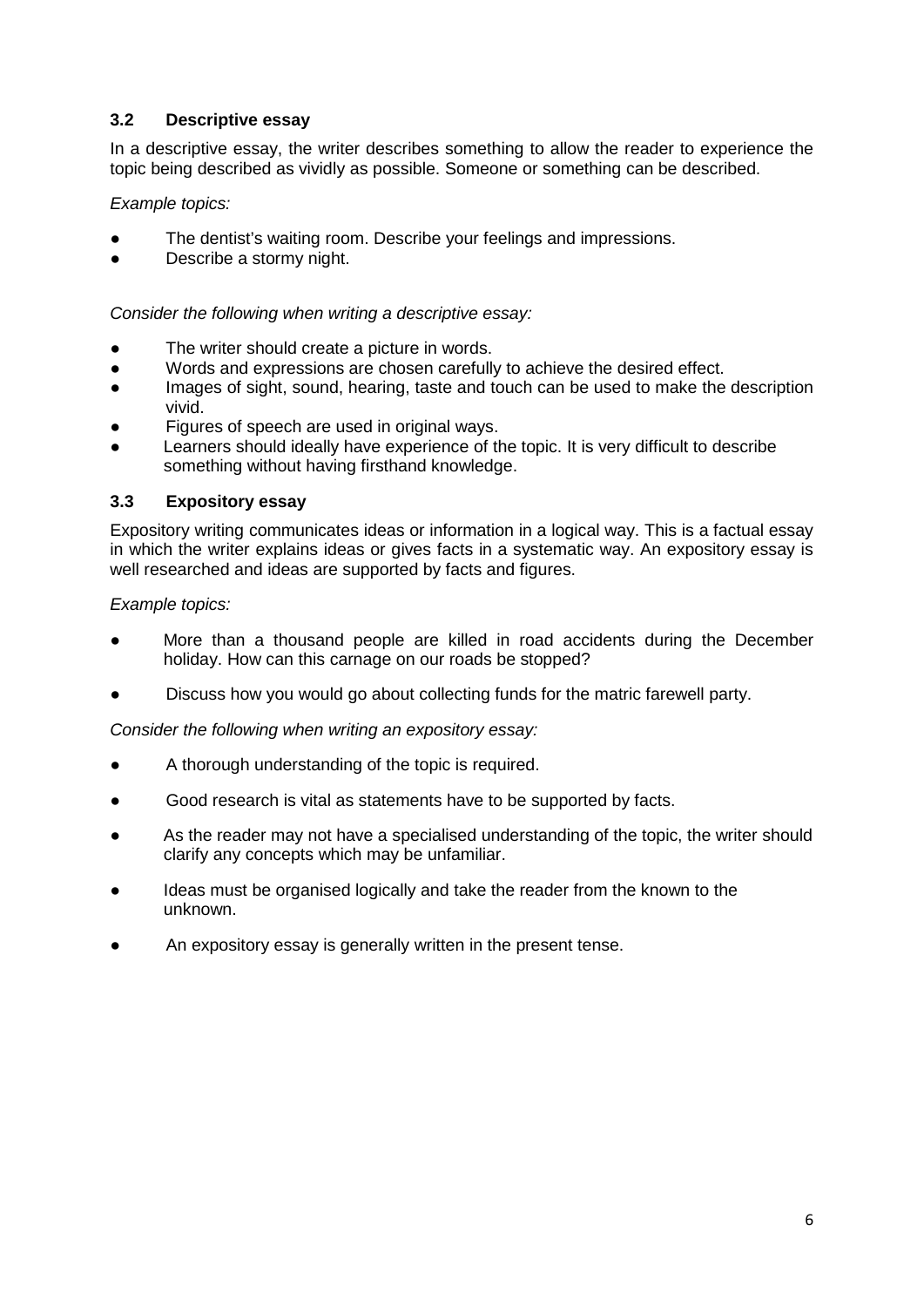# **3.4 Argumentative essay**

In an argumentative essay, the writer has a specific opinion or viewpoint and argues to defend or motivate his or her position. The opinion of the writer should be clear throughout. This is a subjective essay in which the writer tries to convince the reader to share his or her point of view.

#### *Examples topics:*

- Television kills creativity. Do you agree?
- The future of South Africa depends on foreign investment. Give your views.

*Consider the following when writing an argumentative essay:*

- The essay should start with the writer's view of the topic in an original and striking way.
- The writer should give a range of arguments to support and substantiate his or her view.
- The writer focuses on points for OR against a statement.
- An argumentative essay can be subjective and strong opinions are expressed. A variety of rhetorical devices and persuasive techniques should be used.
- The language used is emotive and can be emotional but should not be rude.
- The conclusion should be a strong, clear and convincing statement of the writer's opinion.

#### **3.5 Discursive essay**

A discursive essay is objective and aims to give a balanced view of both sides of an argument. The writer considers various aspects of the topic under discussion and presents opposing views impartially. The writer may come to a particular conclusion at the end of the essay but the arguments for and against must be well balanced and clearly analysed in the course of the essay.

#### *Example topics:*

- Write an essay in which you give arguments for and against abortion.
- Learners should be able to choose their own prescribed books for literature. Discuss this statement looking at both sides of the argument.

#### *Consider the following when writing a discursive essay:*

- The writer should understand and be able to reflect both sides of the argument in an impartial and well informed way.
- The writing must be lucid, rational and objective. Calm, well-reasoned and wellsupported statements should be made.
- The tone should be unemotional and convincing without being condescending.
- The writer may give an indication of his or her opinion at the end of the essay but this should only be done in conclusion.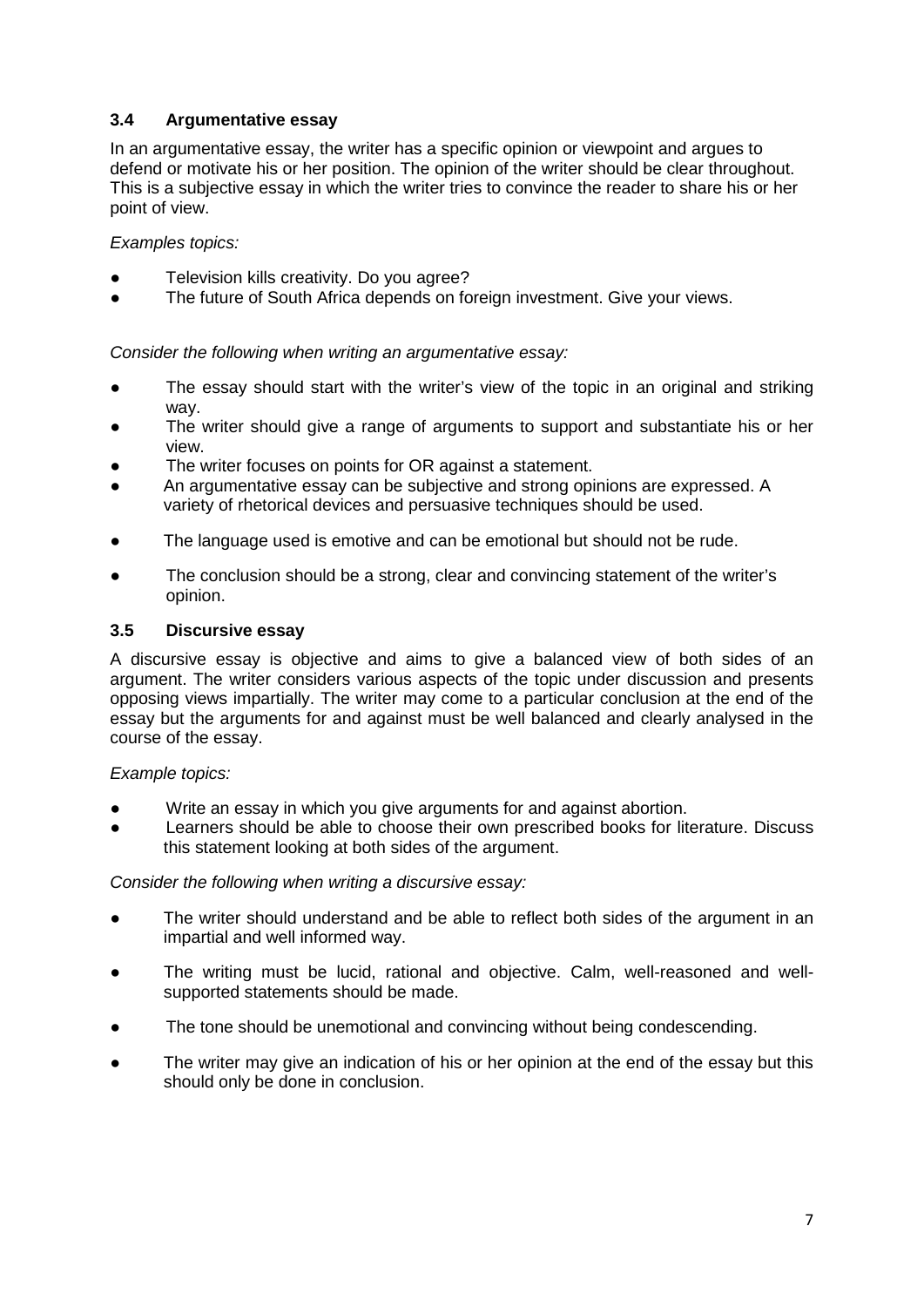# **3.6 Reflective essay (Home and First Additional Language)**

In a reflective essay the writer contemplates an idea and gives his or her emotional reactions and feelings. The writer could, for example, reflect on dreams or aspirations.

## *Examples topics:*

- This is how I remember the best teacher I ever had.
- Give your views on life and how it should be lived.

*Consider the following when writing a reflective essay:*

- A reflective essay is subjective.
- Feelings and emotions play a major role.
- A substantial part of the essay may be descriptive. These descriptions should be vivid and aim to recreate recollections or feelings of the writer in the reader.
- The ideas, thoughts or feelings expressed should reveal sincerity and personal involvement.

## **Food for thought:**

While the various essay kinds seem independent of each other, it would be interesting to follow how the stages involved to produce one could be the brainstorming sessions for the subsequent ones. For an example, should the narrative not form the base for a description? Could one not argue in favour of one's description of an item, or, having compared one's description of the same to another's, come to an evaluation of some sort?

Taking it into the transactional texts, could a newspaper article not be a result of an interview, a dialogue a result of a speech, a diary entry a summary of all that took place during the day, among others?

The moral of the story:

Although all texts have each, their own identity, they are each a product of a spread of other texts.

The challenge is for learners and teachers to put this in practice.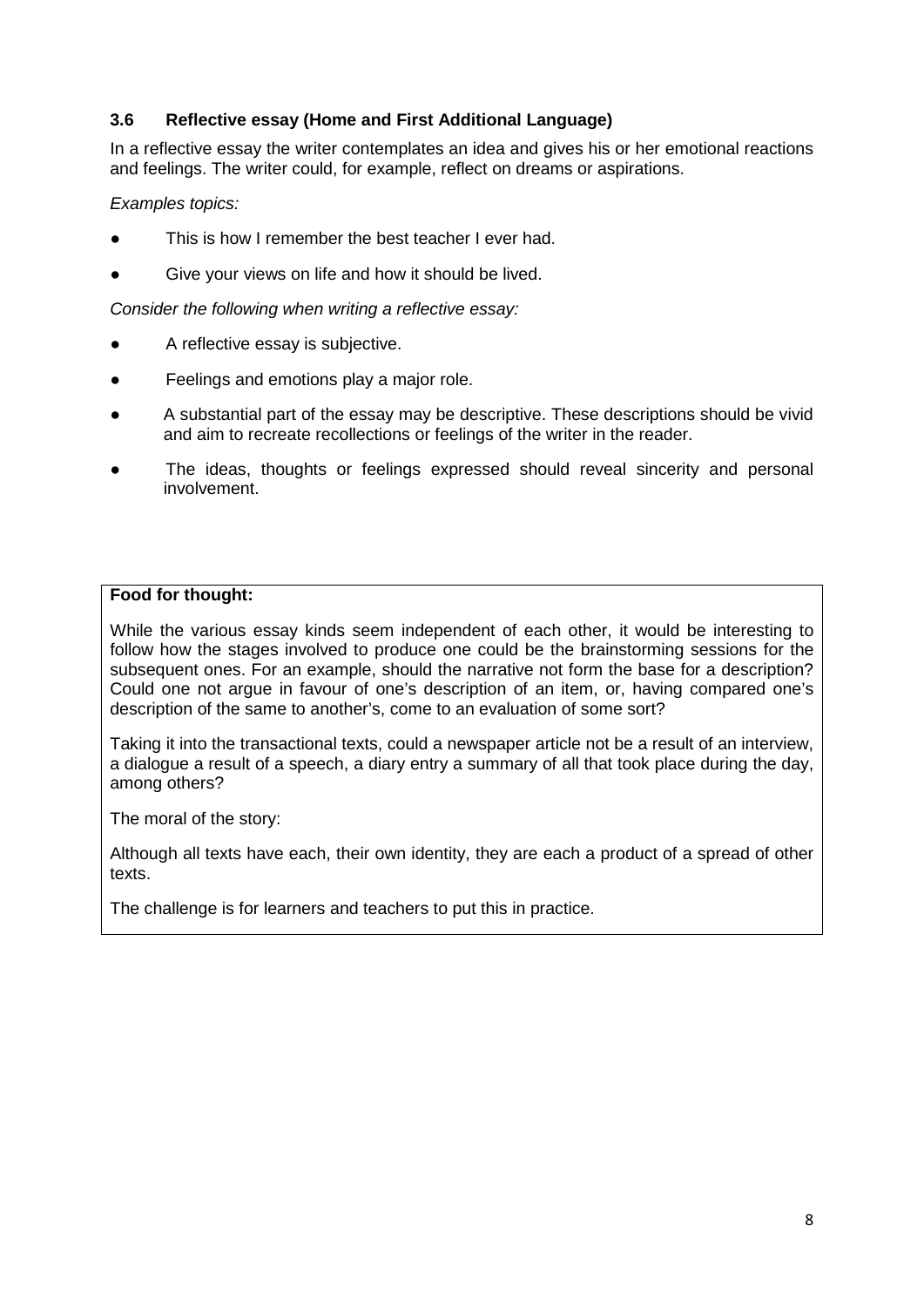# **4. TRANSACTIONAL TEXTS**

Transactional writing texts are either a response or an initiation of a response. As implied, these are 'transaction texts' - a friendly letter of appreciation will possible yield a response, as much as a speech will get the audience won over or yelling in disagreement.

Transactional texts are divided into Longer and Shorter texts. The kinds of texts are listed and explained below:

# **4.1 LONGER TRANSACTIONAL TEXTS**

#### **The length of texts ranges from:**

- 80 100 words for English Second Additional Language;
- 120 150 words for English First Additional Language; and,
- 180 200 words for English Home Language.

#### *Official/ Formal letter*

There are different kinds of formal letters, e.g. a letter of application, a letter to the editor of a newspaper, a letter of complaint, etc.

While the letters may set different requirements for the writer, the following are applicable to all of them:

• Style

The formal letters must be written in direct, simple English. The writer must keep in mind that the intended audience should understand what is communicated for the results/ response to be positive.

The letter should be …

- $\triangleright$  clear and straightforward the recipient must not be left wondering at what you are trying to communicate;
- $\triangleright$  concise and to the point; and
- $\triangleright$  logical.
- **Structure** 
	- $\triangleright$  All letters should have an introduction, a body and a conclusion.
	- $\triangleright$  There must be two addresses, the writer's and the recipient's;
	- $\triangleright$  A formal salutation Dear Sir, Dear Mrs Bukov, etc. follows the recipient's address;
	- $\triangleright$  A title or subject line follows the salutation. This is a one-line summary of the letter and should be underlined;
	- $\triangleright$  The language register must be formal;
	- $\triangleright$  The conclusion must also be formal Yours faithfully followed by the writer's surname and initials.
- Issues to avoid
	- $\triangleright$  Slang and colloquial language;
	- $\triangleright$  Contractions, abbreviations and acronyms;
	- $\triangleright$  Unsubstantiated accusations, threats that cannot be carried out, emotional language, sarcasm, clichés, etc.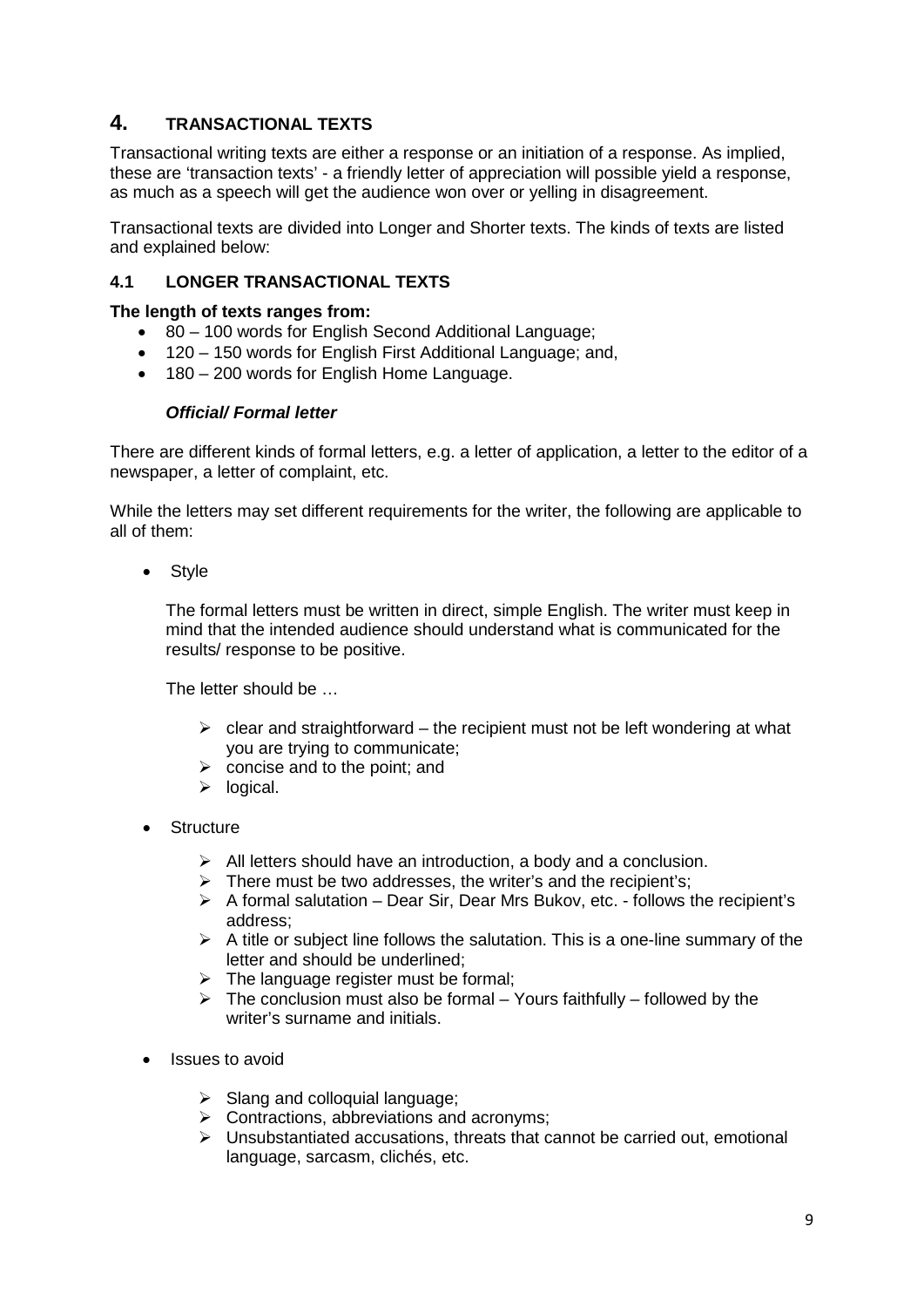Examples of formats of Formal letters.

| 1. Letter to the Editor                              |           |                                                                  | 2. Application for a vacant post                |  |
|------------------------------------------------------|-----------|------------------------------------------------------------------|-------------------------------------------------|--|
| The Editor                                           |           |                                                                  | 27 Lechwe Street                                |  |
| City Post Magazine                                   |           |                                                                  | Fauna                                           |  |
| 79 Sort Street                                       |           |                                                                  | 9301                                            |  |
| Pretoria                                             |           |                                                                  | 12 February 2010                                |  |
| 0001                                                 |           |                                                                  |                                                 |  |
|                                                      |           |                                                                  | XXXXXX OPEN LINE                                |  |
| XXXX OPEN LINE                                       |           |                                                                  | The Manager                                     |  |
| Sir/Madam                                            |           |                                                                  | <b>City Groove Magazine</b>                     |  |
| <b>XXX OPEN LINE</b>                                 |           |                                                                  | 55 Tabloid Street                               |  |
|                                                      |           | Bloemfontein<br>BIASED JOURNALISTS RUN OUR COUNTRY TO THE GROUND |                                                 |  |
| <b>XXX OPEN LINE</b>                                 |           |                                                                  | 9300                                            |  |
|                                                      |           |                                                                  |                                                 |  |
|                                                      |           |                                                                  | XXXXXXXXX OPEN LINE                             |  |
|                                                      |           |                                                                  | Sir/ Madam                                      |  |
|                                                      |           |                                                                  | XXX OPEN LINE                                   |  |
|                                                      |           |                                                                  | <b>APPLICATION FOR A VACANT POST</b>            |  |
|                                                      |           |                                                                  | <b>XXX OPEN LINE</b>                            |  |
|                                                      |           |                                                                  | Kindly receive herewith, my application for the |  |
| XXXX OPEN LINE                                       |           |                                                                  |                                                 |  |
| I hope someone speaks to them about being a patriot. |           |                                                                  |                                                 |  |
| <b>XXXXXX OPEN LINE</b>                              |           |                                                                  | XXXXXX OPEN LINE                                |  |
| Concerned citizen                                    | <b>OR</b> | Yours faithfully                                                 | Yours faithfully                                |  |
| Kihika (pseudonym)                                   |           | Keabetswe K.                                                     | Katlego K. (Ms)                                 |  |
| Katlego K.                                           |           | Keabetswe K.                                                     |                                                 |  |
| 12 Macumba Street                                    |           | 12 Macumba Street                                                |                                                 |  |
| <b>BLOEMFONTEIN</b>                                  |           | <b>BLOEMFONTEIN</b>                                              |                                                 |  |
| 9300                                                 |           | 9300                                                             |                                                 |  |
| 12 February 2010                                     |           | 12 February 2010                                                 |                                                 |  |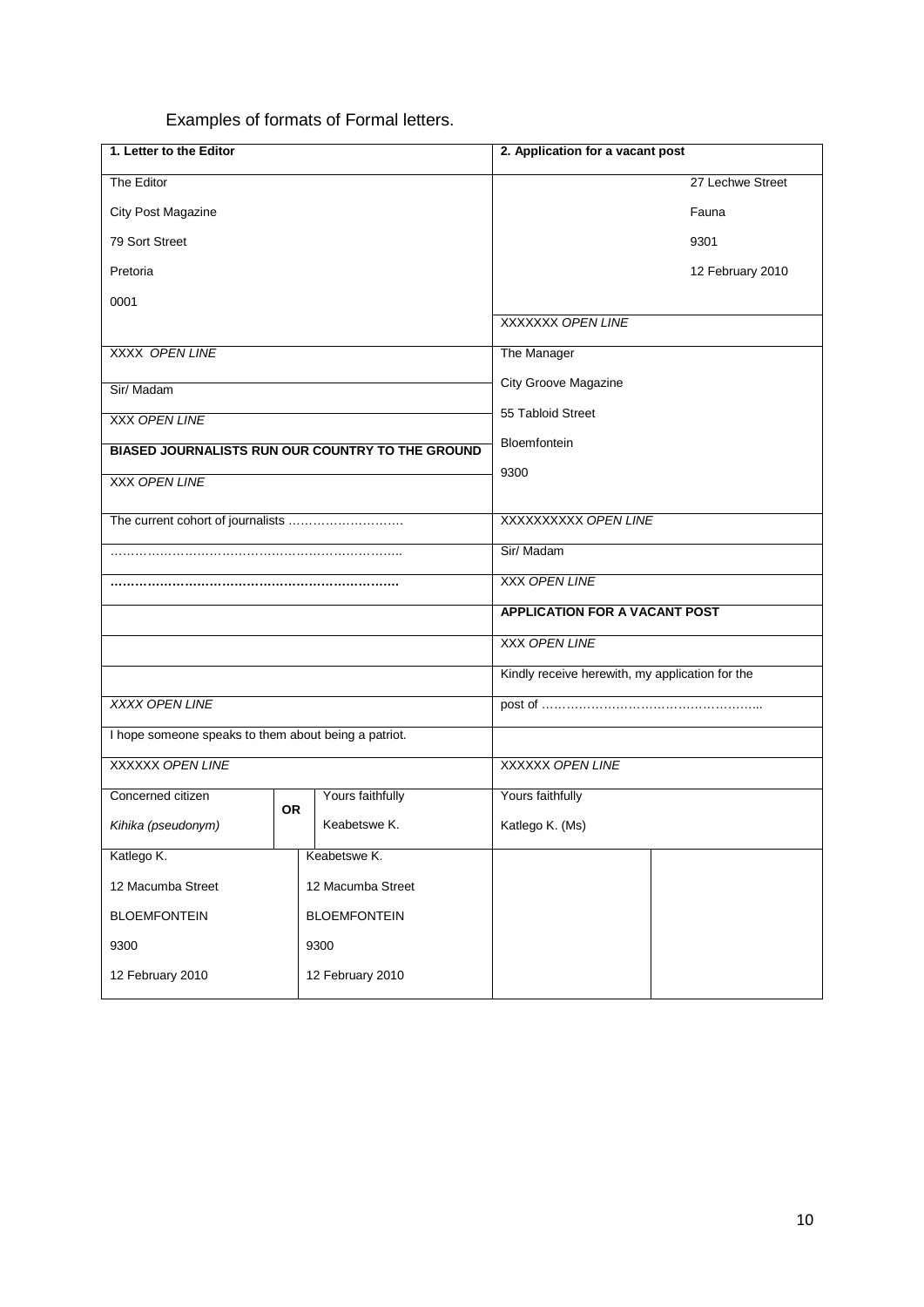## *Friendly/ Informal letter*

Friendly/ Informal letters are usually written to people who are close to the writer, e.g. friends, family, etc. They mainly written to express an emotion, e.g. congratulate, sympathise, advise, etc. the recipient. Due to the nature of the relationship between the writer and the recipient, the language register and style, among others, differ from those of the formal letter.

• Style

Like the formal letters, informal letters must also be written in simple English. However, the writer may elaborate a little on a point, for example, reminding the recipient about a shared moment that might have partially led to the letter being written. While there is a restriction on the number of words, the writer is allowed a little flamboyance. Informal letters are, as a result, livelier than formal letters.

The letters should, nonetheless, be logical and pursue the intended point to the end.

- **Structure** 
	- $\triangleright$  All letters should have an introduction, a body and a conclusion.
	- $\triangleright$  There must be only one address, the writer's, with a date in which it was written below it:
	- An informal/semi-formal salutation Dear Jerry, Dear Aunt Juliet, Dear Father and Mother, etc. - follows the writer's address;
	- $\triangleright$  The language register is mainly informal, but could be semiformal to formal, depending on who the recipient is. For example, the writer will use a different register when writing to parents compared to that used when writing to a friend;
	- $\triangleright$  The conclusion ranges from informal to semi-formal Yours sincerely; Your loving son; etc – followed by the writer's first name.
- Issues to avoid

While the language register is more relaxed than in the informal letter, the following still have to be avoided:

- $\triangleright$  Slang and colloquial language;
- $\triangleright$  Contractions, abbreviations and acronyms;
- $\triangleright$  Innovations as used in sms and mxit texts; and,
- $\triangleright$  Foul language.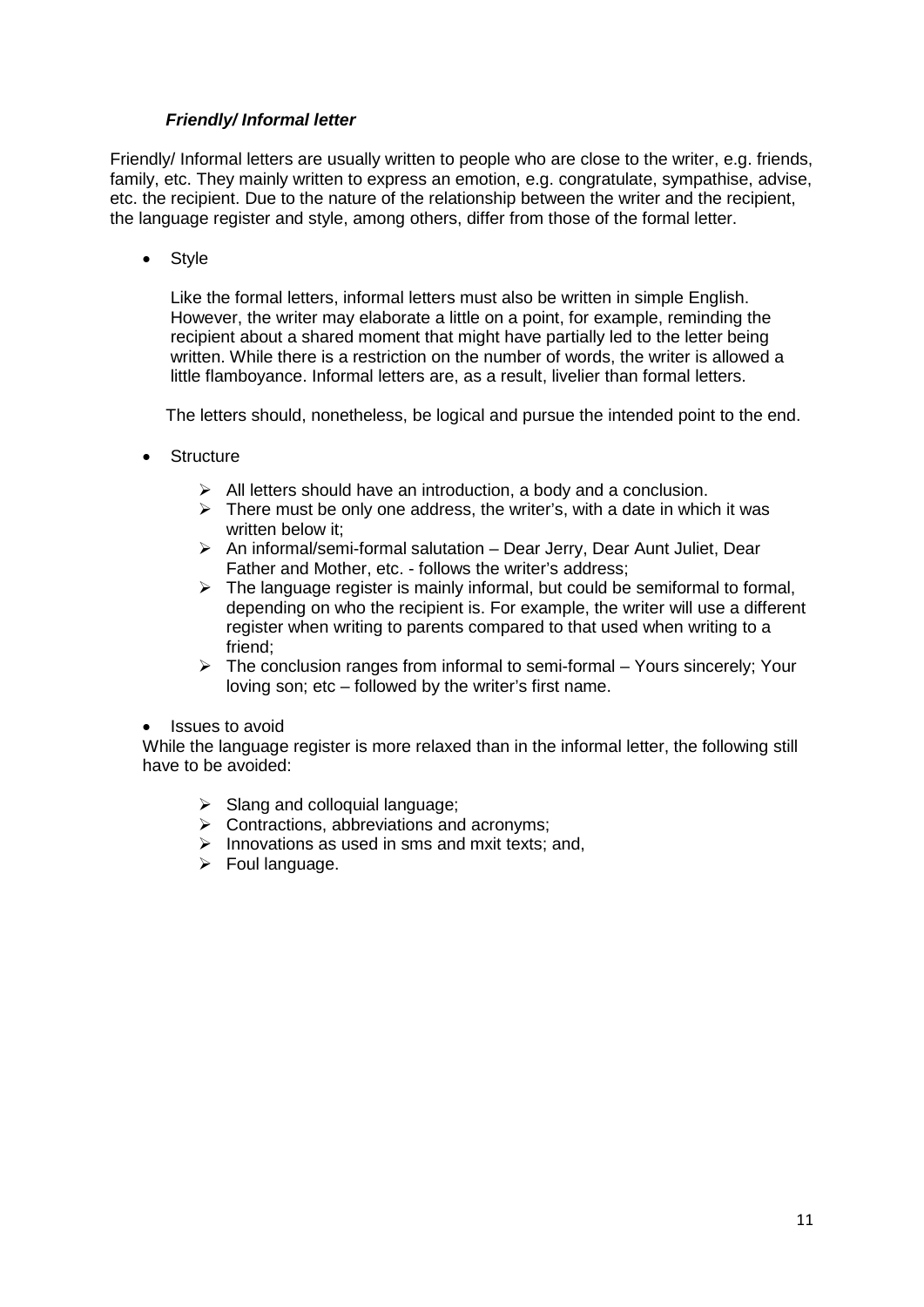#### Examples of informal letters.

| 1. Letter to a friend                                                                                                                                                                                                    | 2. Letter to an uncle                                                                                                                                                                                                                                                                      |
|--------------------------------------------------------------------------------------------------------------------------------------------------------------------------------------------------------------------------|--------------------------------------------------------------------------------------------------------------------------------------------------------------------------------------------------------------------------------------------------------------------------------------------|
| 621 Nelson Mandela Drive                                                                                                                                                                                                 | 27 Lechwe Street                                                                                                                                                                                                                                                                           |
| Pretoria                                                                                                                                                                                                                 | Fauna                                                                                                                                                                                                                                                                                      |
| 0001                                                                                                                                                                                                                     | 9301                                                                                                                                                                                                                                                                                       |
| 15 June 2010                                                                                                                                                                                                             | 12 February 2010                                                                                                                                                                                                                                                                           |
| <b>XXXX OPEN LINE</b>                                                                                                                                                                                                    | <b>XXXXXX OPEN LINE</b>                                                                                                                                                                                                                                                                    |
| Dear John                                                                                                                                                                                                                | Dear Uncle Tall                                                                                                                                                                                                                                                                            |
| <b>XXXX OPEN LINE</b>                                                                                                                                                                                                    | XXXXXXX OPEN LINE                                                                                                                                                                                                                                                                          |
| Ever heard about tales around the evening fire? Well, my<br>friend, what I am going to tell you is not one of this tales, and<br>neither is it a tall story.                                                             | It gives me great pleasure to write this letter to you, my loving<br>uncle. I have you have fully recovered use of your right hand<br>since the encounter with the lion. Everybody at school knows<br>about my brave uncle.                                                                |
| XXXX OPEN LINE                                                                                                                                                                                                           | <b>XXXXXX OPEN LINE</b>                                                                                                                                                                                                                                                                    |
| My uncle Tall single-handedly saved a lamb from the jaws of a<br>marauding lion                                                                                                                                          | We have been given a Life Orientation project in which we<br>must identify someone in the community who can be referred<br>to as a hero and interview them. Having heard about your<br>brave deed, my group thinks that you deserve the honour and<br>requests permission to interview you |
|                                                                                                                                                                                                                          |                                                                                                                                                                                                                                                                                            |
| I know you find it hard to believe what I told you. My uncle has<br>agreed to be interviewed by my group for the Life Orientation<br>project. I invite you to come with us so that you can get it from<br>horse's mouth. |                                                                                                                                                                                                                                                                                            |
|                                                                                                                                                                                                                          |                                                                                                                                                                                                                                                                                            |
| I look forward to your reply.                                                                                                                                                                                            | On behalf on the group, I look forward to your positive<br>response to our request.                                                                                                                                                                                                        |
|                                                                                                                                                                                                                          |                                                                                                                                                                                                                                                                                            |
| Yours sincerely                                                                                                                                                                                                          | Your loving nephew                                                                                                                                                                                                                                                                         |
| Chana                                                                                                                                                                                                                    | Smiley                                                                                                                                                                                                                                                                                     |

# *Memorandum*

This is a document used for communication within a particular institution or company. It may come from one department to the other or one section to another, within the company among related companies.

A memorandum is used, among others, to convey requests, arrangements, complaints, notice of meeting, suggestions, etc.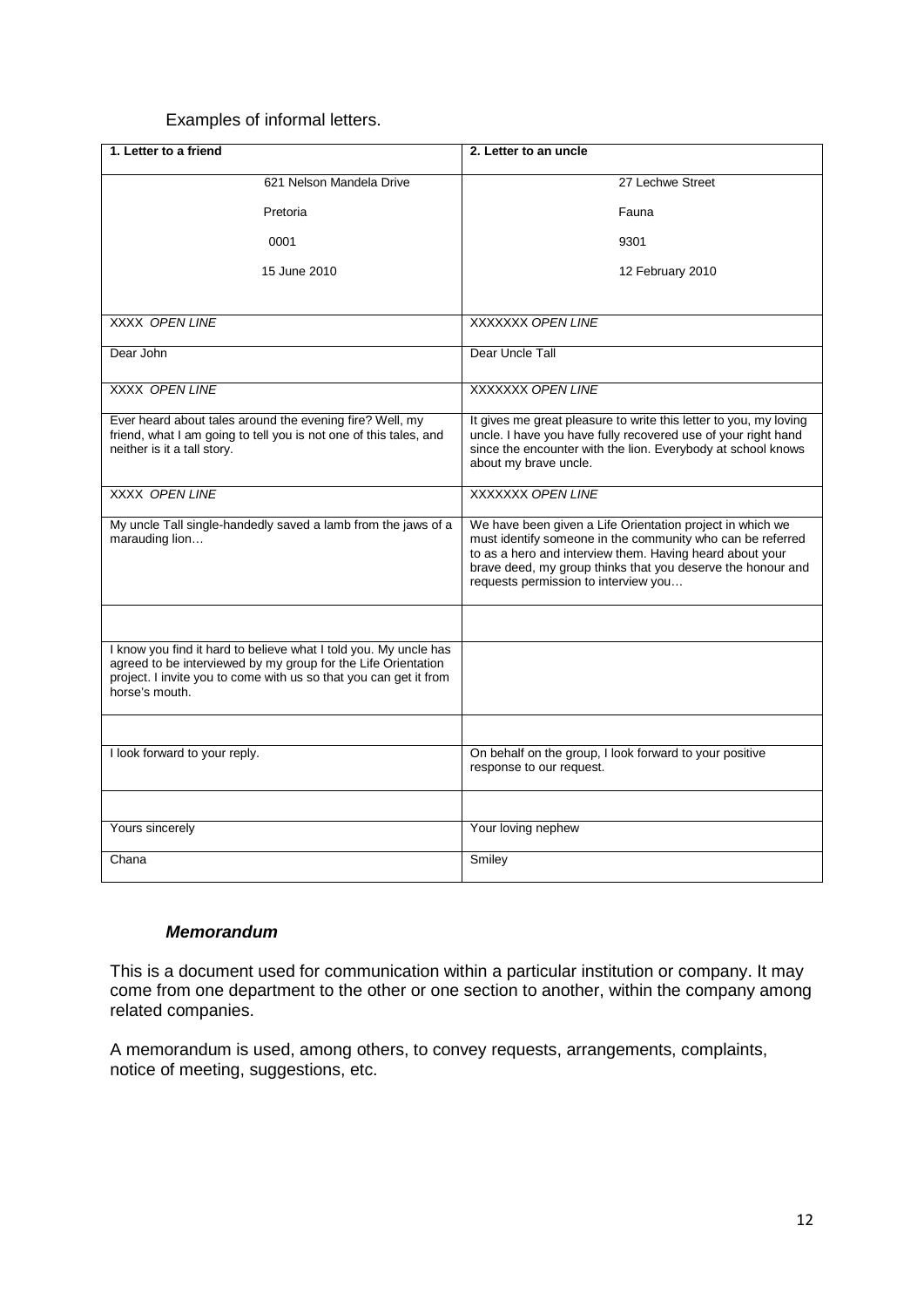The following items are essential in writing a memorandum:

- The name of the company/institution on top;
- The word **MEMORANDUM**, in capital letters (and in bold if typed), below the name of the company;
- The preposition **TO**: followed by the target audience;
- The preposition **FROM**: followed by the writer only the writer's position is given;
- The **DATE** in which the memo was written;
- **HEADING**, normally in capital letters (and in bold if typed); and,
- The **SIGNATURE or INITIALS** of the writer, at the end.

The content must always be simple and concise, preferably written in simple English. Although the writer does not start with any form of salutation/ greeting, the document is always rounded with a cordial conclusion, e.g. I thank you for your cooperation.

See example below:

#### **See examples of internal memorandum:**

|                     | <b>WINNERS DRAMA SOCIETY</b>                                                                                                                                                                                                                                                       |
|---------------------|------------------------------------------------------------------------------------------------------------------------------------------------------------------------------------------------------------------------------------------------------------------------------------|
| <b>MEMORANDUM</b>   |                                                                                                                                                                                                                                                                                    |
| TΟ                  | : Actors                                                                                                                                                                                                                                                                           |
| <b>FROM</b>         | : Producer                                                                                                                                                                                                                                                                         |
| <b>DATE</b>         | $: 18$ June 2010                                                                                                                                                                                                                                                                   |
|                     | <b>RE: POSTPONEMENT OF PRACTICE SESSION</b>                                                                                                                                                                                                                                        |
|                     | Take note that the 15h00 practice session will not take place as scheduled this afternoon.<br>The practice venue will be utilised by the Bafana Bafana team for a pep-talk in preparation<br>for the France game on Tuesday.                                                       |
| event.              | We are commissioned to provide entertainment for the team on Sunday, 15h00. In order to<br>put final touches to our game, you are expected at the practice venue on Saturday, 19 June<br>2010, at 09h00. This practice session may be longer than all others because of the Sunday |
|                     | Make good use of your free afternoon.                                                                                                                                                                                                                                              |
| Kind regards        |                                                                                                                                                                                                                                                                                    |
| <b>BBravsa</b>      |                                                                                                                                                                                                                                                                                    |
| <b>Barras Brava</b> |                                                                                                                                                                                                                                                                                    |
| <b>Producer</b>     |                                                                                                                                                                                                                                                                                    |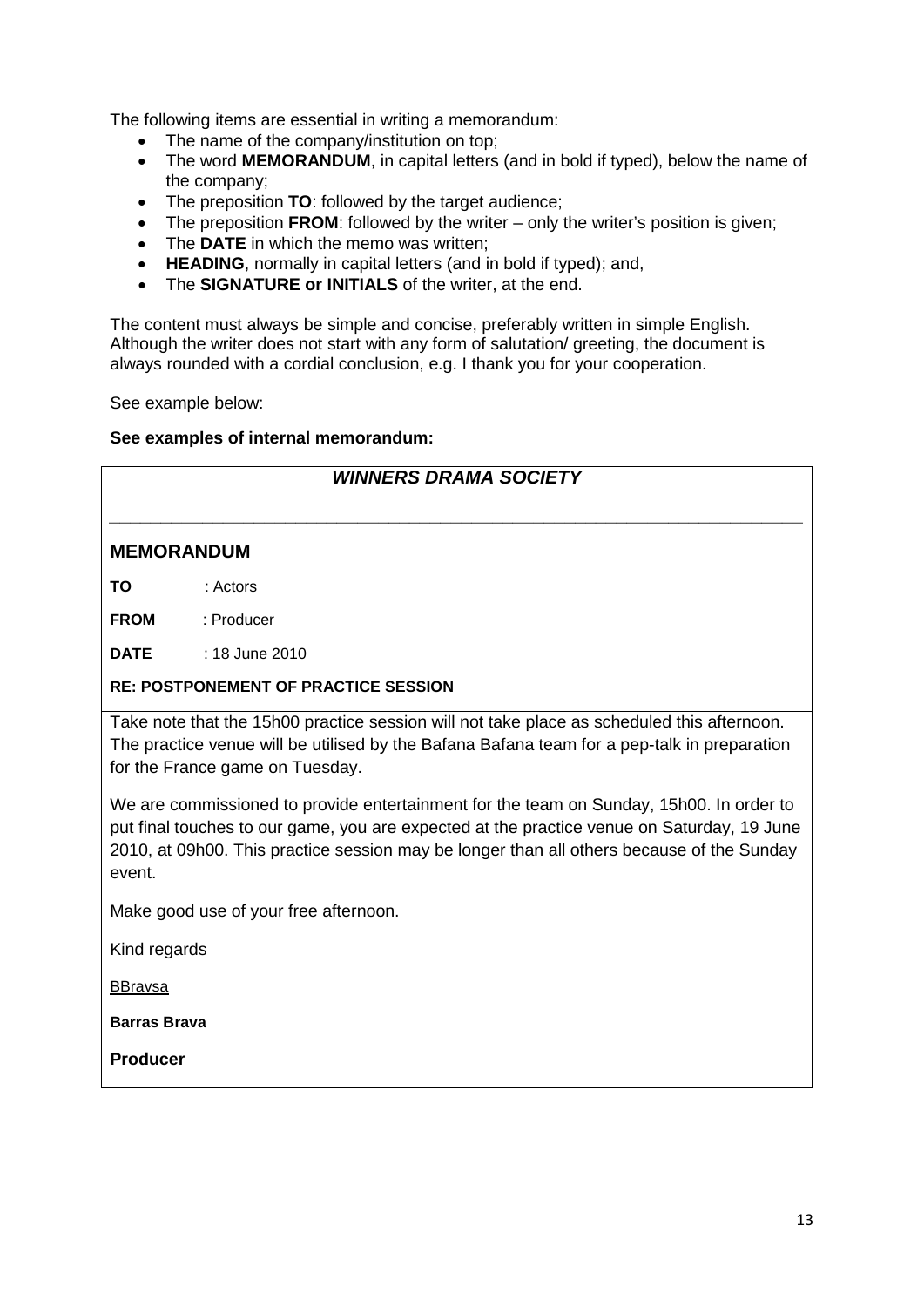# **Example 2**

| <b>MATRIX 20TURN</b>                                                                                                                                                                                                                                                                                                                                                                                                                    |
|-----------------------------------------------------------------------------------------------------------------------------------------------------------------------------------------------------------------------------------------------------------------------------------------------------------------------------------------------------------------------------------------------------------------------------------------|
| <b>MEMORANDUM</b>                                                                                                                                                                                                                                                                                                                                                                                                                       |
| : Members<br>ΤО                                                                                                                                                                                                                                                                                                                                                                                                                         |
| <b>FROM</b> : Ralph                                                                                                                                                                                                                                                                                                                                                                                                                     |
| : 18 June 2010<br><b>DATE</b>                                                                                                                                                                                                                                                                                                                                                                                                           |
| <b>RE: GUEST LECTURER</b>                                                                                                                                                                                                                                                                                                                                                                                                               |
|                                                                                                                                                                                                                                                                                                                                                                                                                                         |
| The Matrix 20Turn Committe invites you to an interactive presentation of W. Golding's Lord of the<br>Flies, on Monday, 21 June 2010, from 09h30 to 15h00. Mr. Macbeth 'Piggy' Seoul, a renowned<br>playwright and prolific English teacher, will be the guest presenter for the day. After the presentation,<br>our guest will analyse previous question papers on the novel, and give coaching on how questions<br>should be answered. |
| You are urged to confirm attendance with your 'ward leader' so that appropriate catering<br>arrangements can be made.                                                                                                                                                                                                                                                                                                                   |
| See you there                                                                                                                                                                                                                                                                                                                                                                                                                           |
| ralphdoxz                                                                                                                                                                                                                                                                                                                                                                                                                               |
| R. Doxier                                                                                                                                                                                                                                                                                                                                                                                                                               |
| <b>Chairperson: Matrix 20Turn</b>                                                                                                                                                                                                                                                                                                                                                                                                       |
|                                                                                                                                                                                                                                                                                                                                                                                                                                         |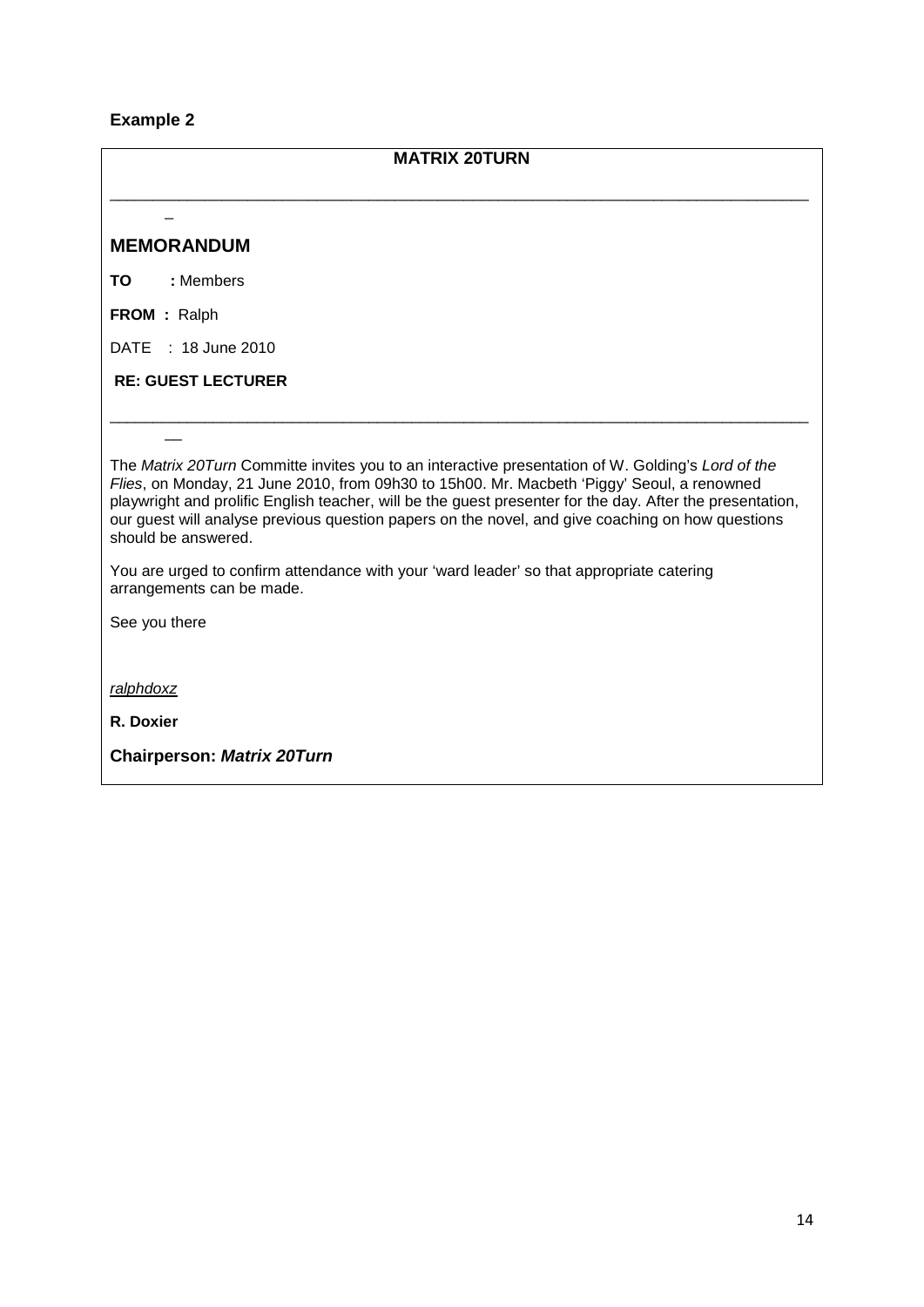# *A short article*

This is a text that gets to the point. Only the salient points are mentioned. There is no room for elaborations or extended opinions. The writer only mentions what he/she intends to communicate and stops.

See example below.

#### **STORMERS BACK IN SECOND PLACE**

The Vodacom Stormers bounced back with an important 33 – 21 win over the Blues in Auckland yesterday.

The Stormers conceded more than two tries, and they missed an astonishing number of tackles against a Blues team that was forced to play catch-up from an early stage of the match.But with the pack laying the platform, and the back row, lock Andries Bekker and hooker Tiaan Liebenberg in particularly impressive form, the Cape team thoroughly deserved to win.

They're back into the second place on the log.

Supersport.com

Source: *Sunday World*, 11 April 2010

#### *Agenda and minutes of the meeting*

An **agenda** gives an outline of what is to be discussed at a meeting. It is normally given beforehand to people/delegates who are invited to a meeting. The agenda is usually drawn up by the chairperson and the secretary, who, among others...

- Check minutes of the previous meeting for items that were carried over;
- List and collect items that the meeting may need to address; and,
- Invite members/delegates to forward items they want discussed.

The chairperson and the secretary arrange the items according to their importance beforehand, and then make the final agenda available to the members/delegates. When the final agenda is circulated/availed, the chairperson shall have determined how much time would be allocated to each item.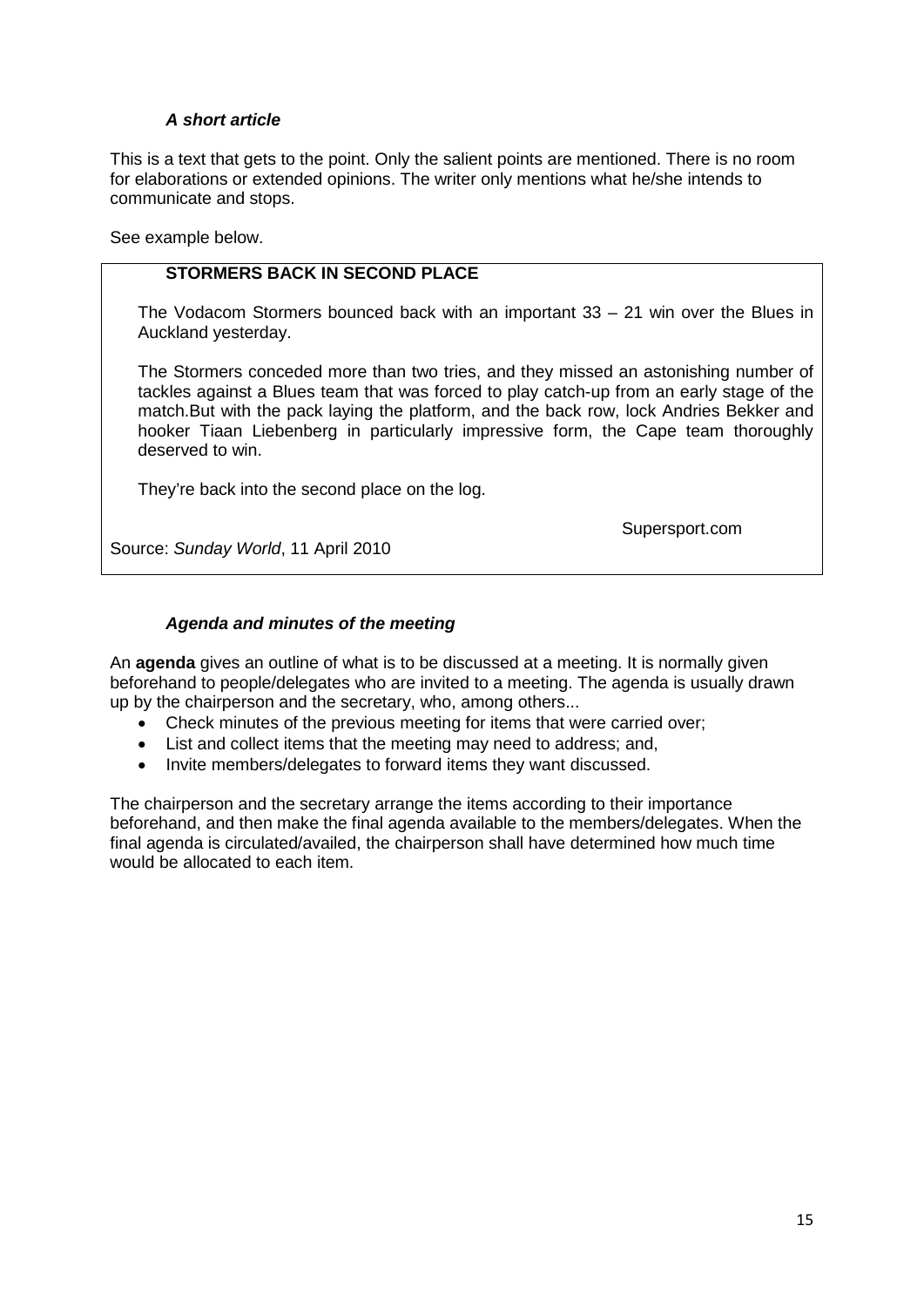The following items are common:

| 1. | Opening and Welcome                                 |
|----|-----------------------------------------------------|
| 2. | Apologies                                           |
| 3. | Reading and adoption of minutes of previous meeting |
| 4. | Matters arising                                     |
|    | 5. New matters                                      |
|    | eports<br>eedback from stakeholders                 |
| 6. | Date of next meeting                                |
| 7. | Closure                                             |

The **minutes** of a meeting are a record of what happened at a meeting. The minutes have to be adopted as a true record in the following meeting for them to be binding, and remain so until they can be revoked.

The minutes:

- Reflect the name of the organisation;
- Show the date, the place and the time at which the meeting was held;
- State the name of the people who attended the meeting can be added as an annexure, attendance register;
- Quote resolutions word for word;
- Provide a summary of what was proposed and finally agreed upon;
- Are written in the past tense;
- Leave out trivialities like jokes;
- Only become legal and binding once signed and dated by the chairperson after being read and adopted in the next meeting.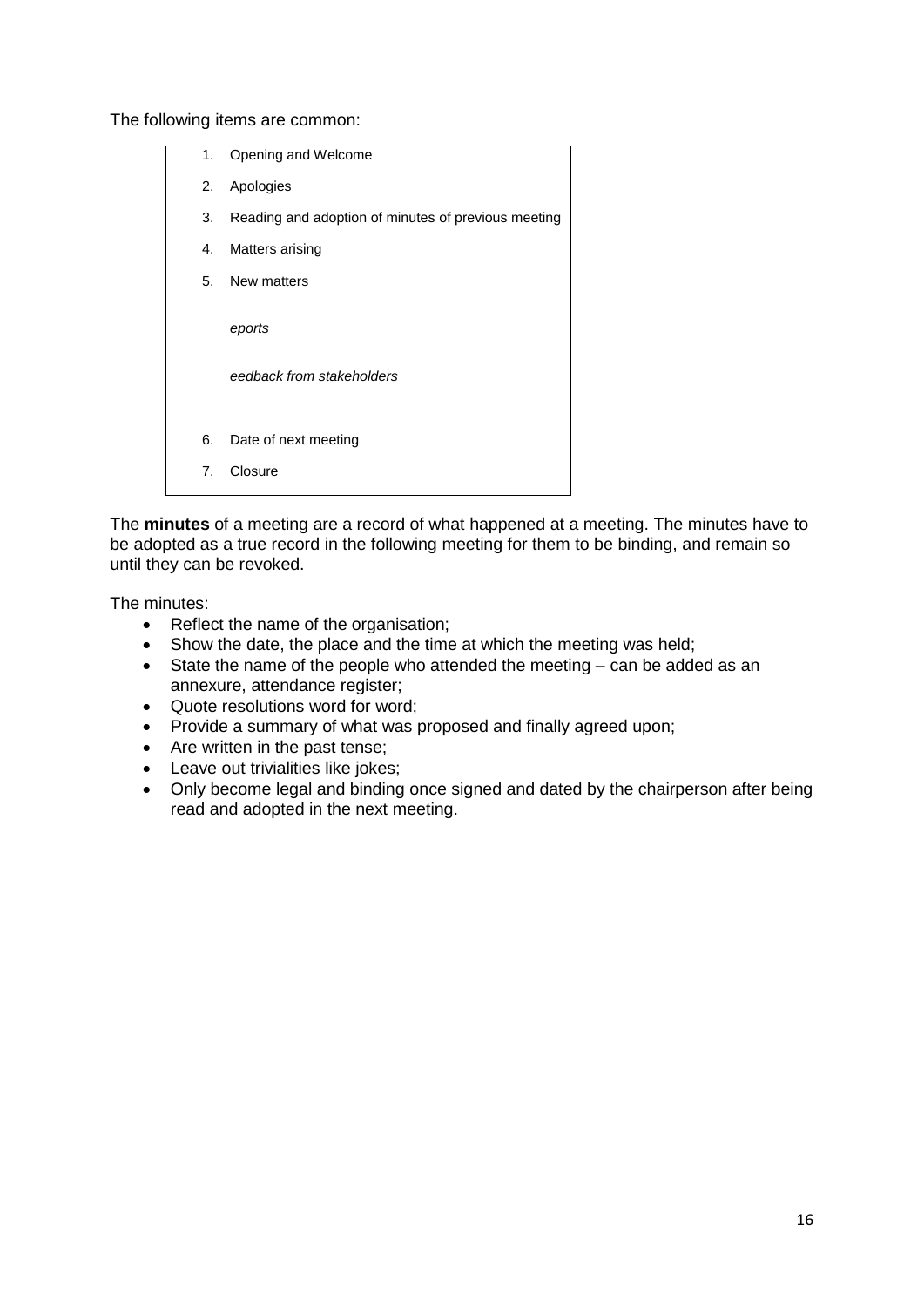An example of the minutes of a meeting

Minutes of a Grade 12 Literature Study Group

Venue: Central Library Gardens

Date: 12 April 2010

Time: 09h00

Attendance: See attached register

Apologies: Thato Mokoena who was in detention; Marylyn Macvy who was absent due ill-health; Groovy Fourie and Styles Maphoo who had attended rugby and soccer tournaments respectively.

- 1. Mr Toffolux, the chairperson, welcomed all the members.
- 2. The minutes were read and adopted as a true reflection of what transpired in the previous meeting.
- 3. Matters arising

3.1

3.2

4. New matters

 4.1 Preparations for the literature test were presented by Ms Loud. The meeting accepted the presentation. Ms Loud was commended for the good work.

 4.2 The chairperson presented a plan to invite Mr Shakespeare, the author of the drama Othello, to address the Study Group on the drama. The meeting appreciated the chairperson's efforts. Ms Speaks volunteered to present a vote of thanks and a bouquet of flowers to Mr Shakespeare after the address.

 4.3 Mr Pokeman proposed that funds be raised to pay for expenses like buying a bouquet in the future. The meeting accepted the proposal. Mr Pokeman volunteered to lead the fund raising.

- 4. The meeting **closed** at 09h45.
- 5. The next meeting will take place at 14h30 at the Chimp cage foot on 18 April 2010.

**NB: It is more correct to have the meeting CLOSE than ADJOURN.**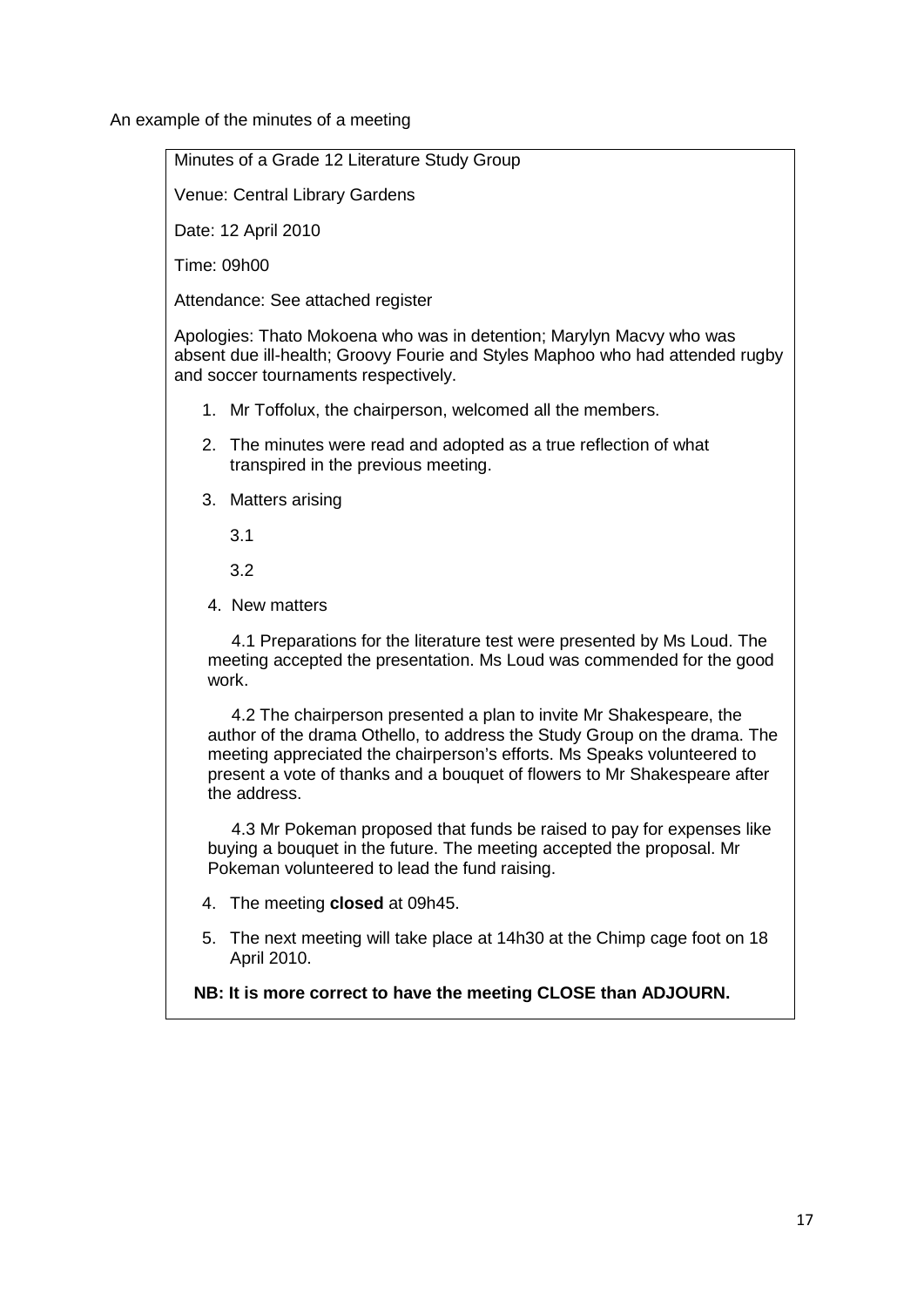# *Speech*

When you write a speech, **t**hink about the following before you start and adapt accordingly:

**HOW:** What style to use (serious, humorous, etc.? Will you placate, encourage, etc.? Will you be aggressive, gentle, truthful, diplomatic?

**WHEN:** When are you speaking? The main speaker? After dinner, interval, in the morning, afternoon, evening?

**WHERE:** At a christening, wedding, business lunch, school function. In a yacht, hall, lounge? Around a table?

**WHY:** What is the purpose of the occasion? Why have YOU been invited to speak?

**WHO:** Who will be there? How many? Young / older audience / athletes / businessmen/ women?

#### **WHAT:**

- Show conviction, enthusiasm and self-confidence in the planning stage and it will show in your presentation.
- A strong (clever) opener will attract attention
- Develop your points well and avoid clichés.
- Decide where you should pause and where to use gestures (naturally) and for what purpose. (Keep eye-contact.)
- Use contrasting tones (and points) but remain audible.
- Use fairly short sentences with simple ideas, using familiar examples.
- Balance criticisms with reasonable alternatives.
- Consider the closing. Leave the audience with a thought (or two).
- Visual or physical aids may be used, but your words must come first.
- You may use notes, but only for reference.
- Avoid irritating mannerisms.
- Use language that expresses your maturity, values and background. Swearing, crudity and profanity are unacceptable.

#### **See example below:**

Today, 20 July, a number of decades ago, a child was born. The scream, the yawn, the gentle snore – and he still snores Gloria tells me - decades later, has turned into an archetype of human perfection. A teacher, a father, a brother, a husband, a colleague and a preacher we celebrate today. Incredible you would say, that he is crying now. That is him, a cry baby.

Our wish for you today, your birthday, is to strive to remain true to the course you did not choose, the course our Father mapped out for you. We pray that today will bring you closer and closer to attaining your dreams while remaining true to your course. You are the pride of our nation and an immeasurable measure of joy in our lives.

May you be flooded with wealth, joy and happiness henceforth.

Happy birthday my brother.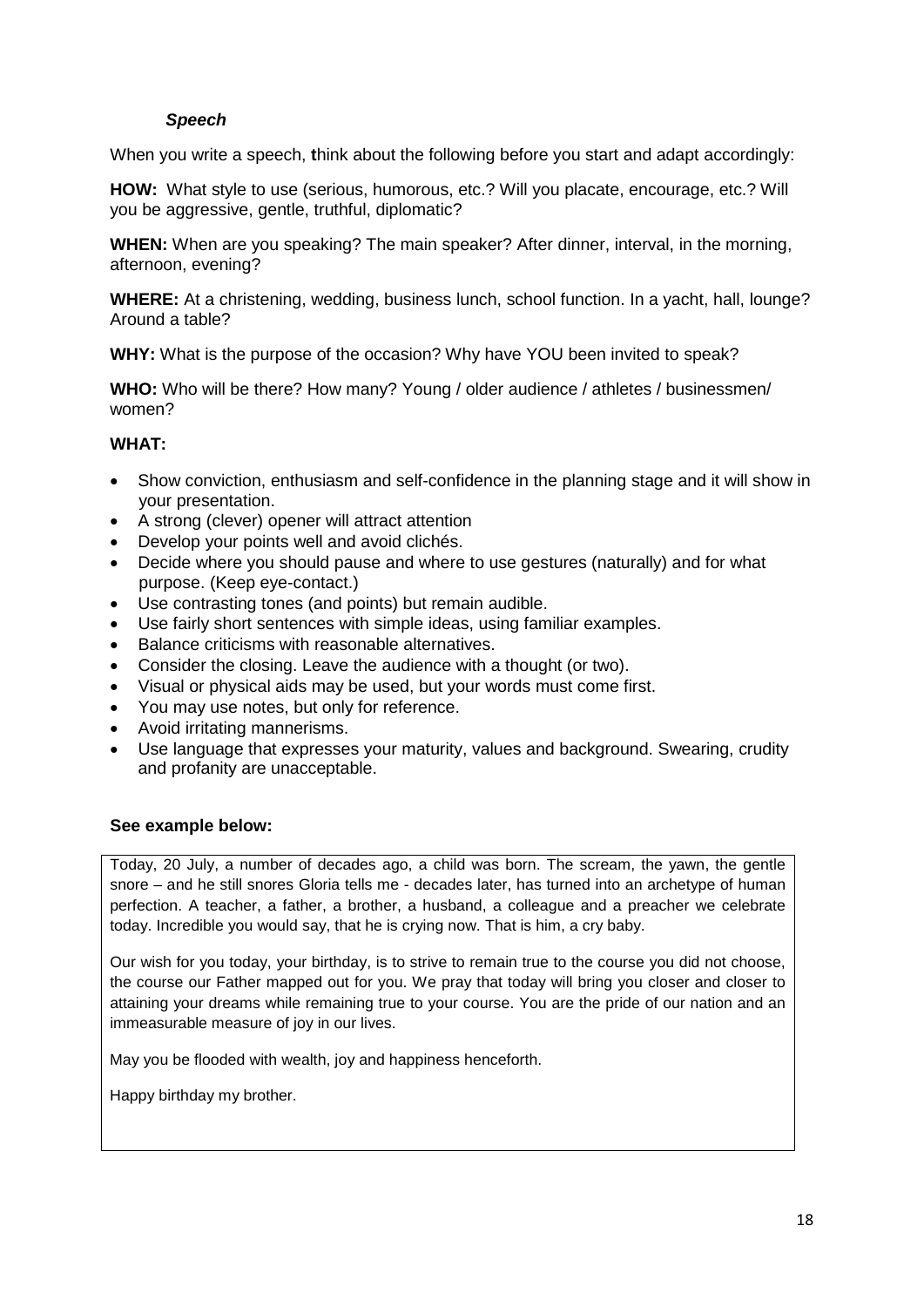## *Dialogue*

A dialogue is a conversation between two or more people. It is a record of the exchanges as they occur, directly from the speaker's point of view.

When writing a dialogue;

- write the names of the characters on the left side of the page;
- use a colon after the name of the character who is speaking;
- use a new line to indicate each new speaker;
- advice to characters (or readers) on how to speak or present the action must be given in brackets before the words are spoken;
- sketch a scenario before you start writing.

See example below.

**(Siphon and Thembyo have not completed a task given to them by their teacher. They are contemplating bunking the class.)** Siphon: Good morning Thembyo? Thembyo: (wearing a frown) There is nothing good about this morning my friend. I hope yours is better. Siphon: If it is about the writing task we are expected to submit today, then you are not alone. Thembyo: (with a twinkle in his eyes) You know what? Siphon: I do not have to know anything. I know what that look means. Thembyo: Do you know me that much? My friend, you know what they say about desperate measures. Why don't we bunk the English period. We can cook a better story to explain our absence than to sit in class and be told the failures we are. Siphon: Just why did I choose you for a friend. You have more tricks up your sleeve than the devil himself. Bunk classes? My answer is an emphatic no. I made my bed, so, I must lie in it. Thembyo: Ok 'Mr Morals'. Let us see what Lisbeth, with whom you are so smitten, will think of you after the dressing down you will receive in class. Siphon: When is the English period again? I think I have spoken enough English today to miss out today's. Thembyo: (with a victorious smile) And I thought I was the devil? Siphon: Do you have to rub it in? Thembyo: (with a grin on his face) By the way, you better have a good reason for our missing the class for the teacher tomorrow. Otherwise, Lisbeth …

Siphon: (resignedly) I should have courted the devil himself.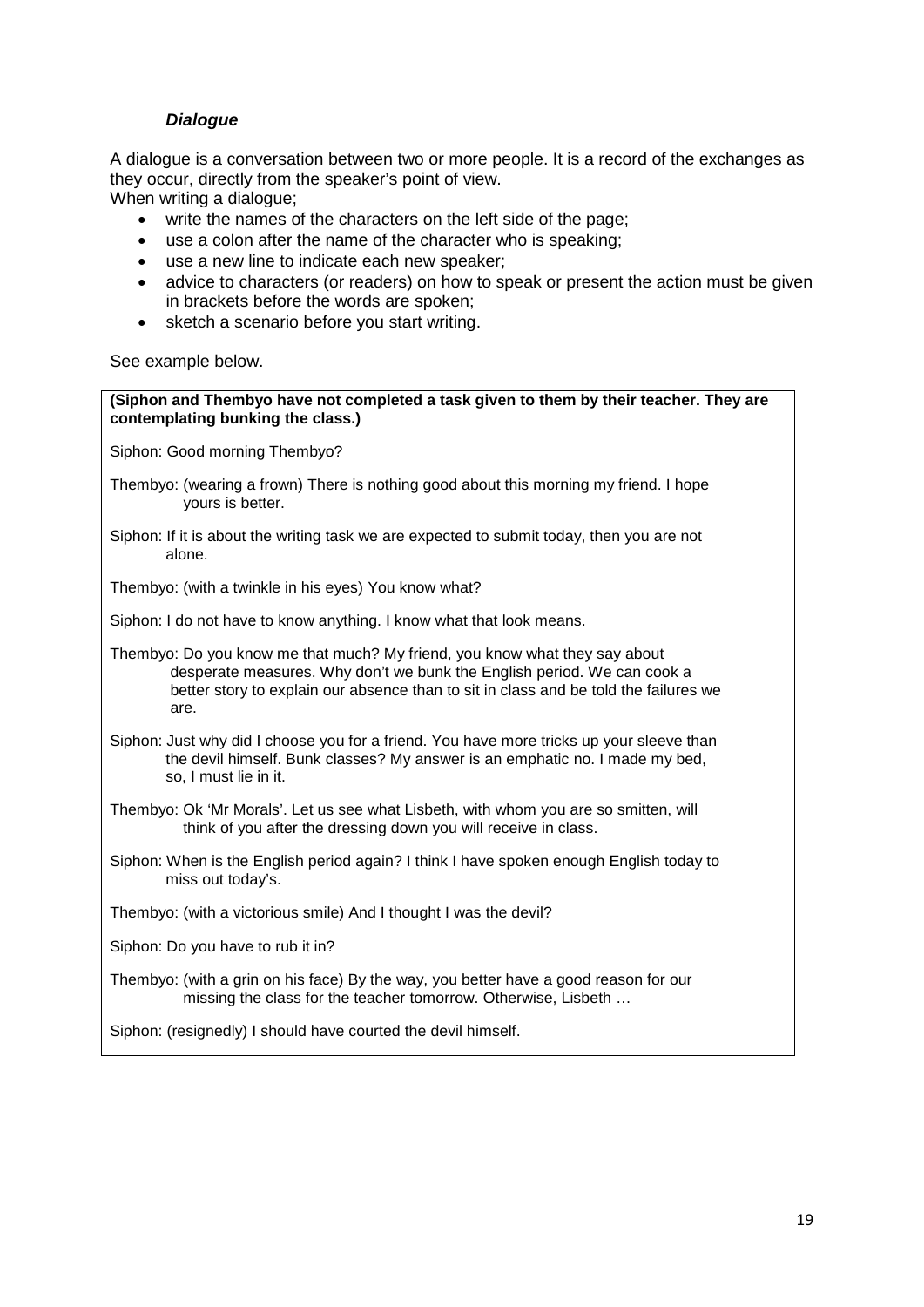#### *Interview*

An interview is, in many ways, similar to a dialogue. The major difference is that the one speaker probes the other by asking questions. The result is more often than not, what the interviewer wanted to portray of the interviewee, i.e. their strong points, talents, weak points, etc.

As with the dialogue;

- the names of the speaker are given on the left side of the page;
- a colon is used after the name of the character who is speaking;
- a new line is used to indicate each new speaker.

#### **NB: IT SHOULD BE NOTED THAT MOST JOURNALISTIC REPORTS ARE A RESULT OF AN INTERVIEW.**

See the example below:

**Zwelakhe Shangase (Zwe) interviews Ray Levin (Ray), Kia SA Chief Executive Officer, about the 2010 team busses handed over to FIFA.**

Zwe: Good day, Ray? How many buses did your company hand over to FIFA?

Ray: Good day, Zwe. Thirty-two buses were handed over to FIFA yesterday.

Zwe: What will the busses be used for?

Ray: The buses will transport teams, members of the organizing committee, other FIFA official, referees and the media, between hotels and stadiums.

Zwe: What features do the buses have, Ray?

- Ray: These 54-seater busses are equipped with two bar fridges, a toilet, cameras mounted on the rear window and a monitor on the dashboard to give the driver a clear view when reversing.
- Zwe: Are team allocated individual busses, or (chuckling) can we have different teams in the same bus, Ray?
- Ray: That's good one, Zwe. Each team is allocated a personalised Hyundai Universe Express Noble Bus decorated with the team flag and slogan. For example, the bus that ferry Bafana Bafana will display the slogan: 'One team united under one rainbow' and the South African flag.

Zwe: This must have cost Kia and Hyundai an arm and a leg.

Ray: It did not come cheap, Zwe. The busses cost R2-million each and were manufactured specifically for the World Cup.

Zwe: Finally, Ray, what is going to happen to the busses after the World Cup?

Ray: The busses will be sold to defray some costs.

Zwe: Thank you very much for the information, Ray.

Ray: You are welcome.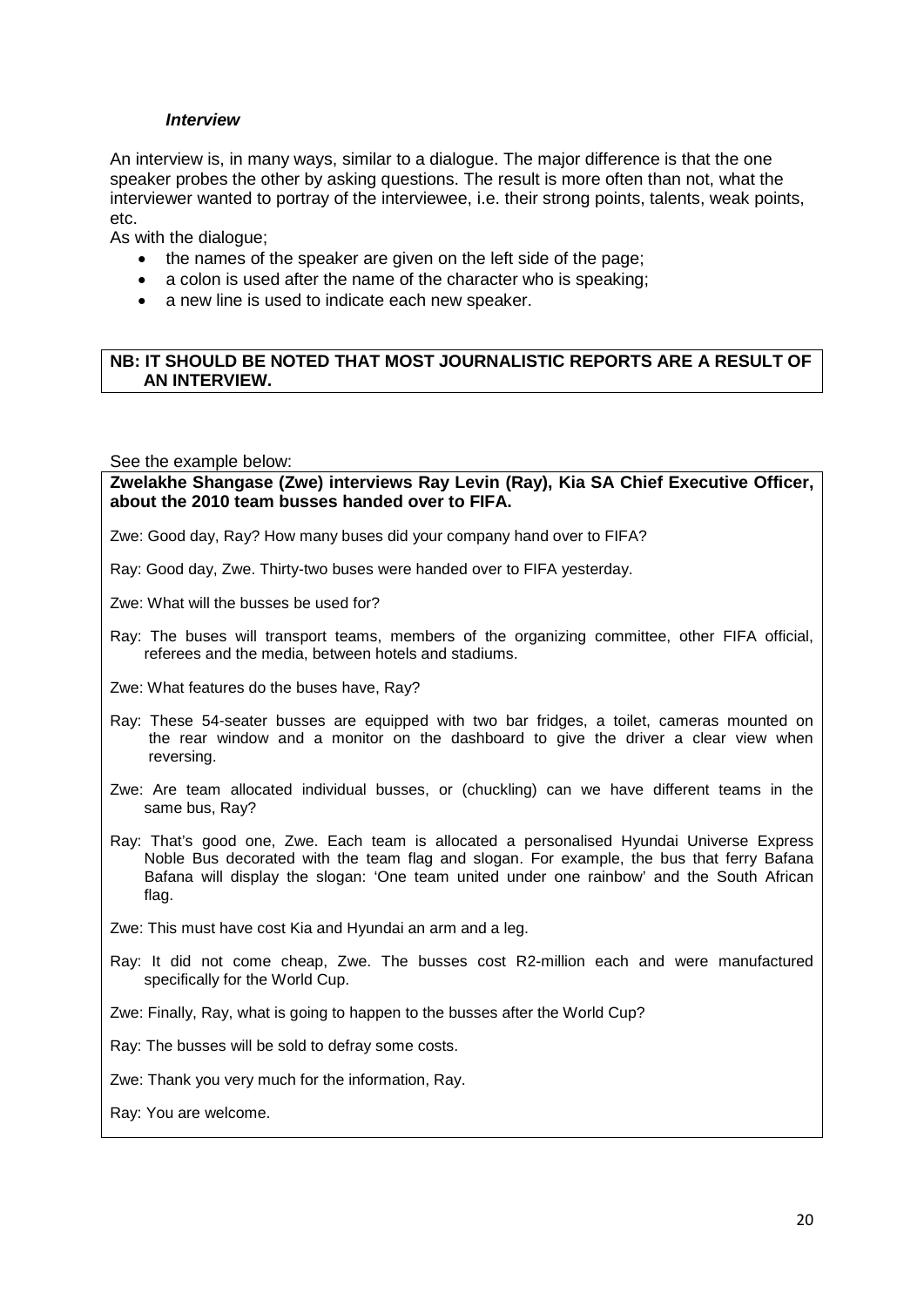## **FOR THE RECORD:**

**The above interview was developed from a newspaper article by Z. Shangase (***The Times***, 21 May 2010).**

**Refer to statement made in NB.**

#### *Review*

A review is an individual's response to a work of art, film, book, occasion, etc. The reviewer projects his/her 'judgement' to the work presented. The reader of the review does not have to agree with the reviewer.

A review is, as a result, subjective. Two reviewers may respond differently to the same text.

For example, one reviewer may project *Lord of the Flies* as a base, adventure story of boys who find themselves on an island and, through some work of fate, are rescued. This reader/reviewer may find it unacceptable that the novel was even prescribed.

To the other reviewer, this may be a thought-provoking piece of work that seeks to show how evil man can be, left all by himself, without rules. This reader/reviewer may support it being a prescribed text as it will instil some morals in the learners.

When writing a review, the following must be covered:

- Give relevant facts, for example, the name of the author/producer/artist, the title of the book/work, the name of the publisher/production company, as well as the price (where applicable).
- Discuss, briefly:
	- $\div$  The genre
	- $\div$  The setting
	- ❖ Characterization
	- ❖ Style of writing
	- $\bullet$  The atmosphere
	- $\div$  The plot only the outline of the story
	- Conclusion and suitability
	- Your judgement and rating.

Publishers, bookshops, magazines or newspapers offer reviews to their readers. A review is always given on the blurb of a book (inside the cover of a book - or on the back cover) or on a separate flier or pamphlet.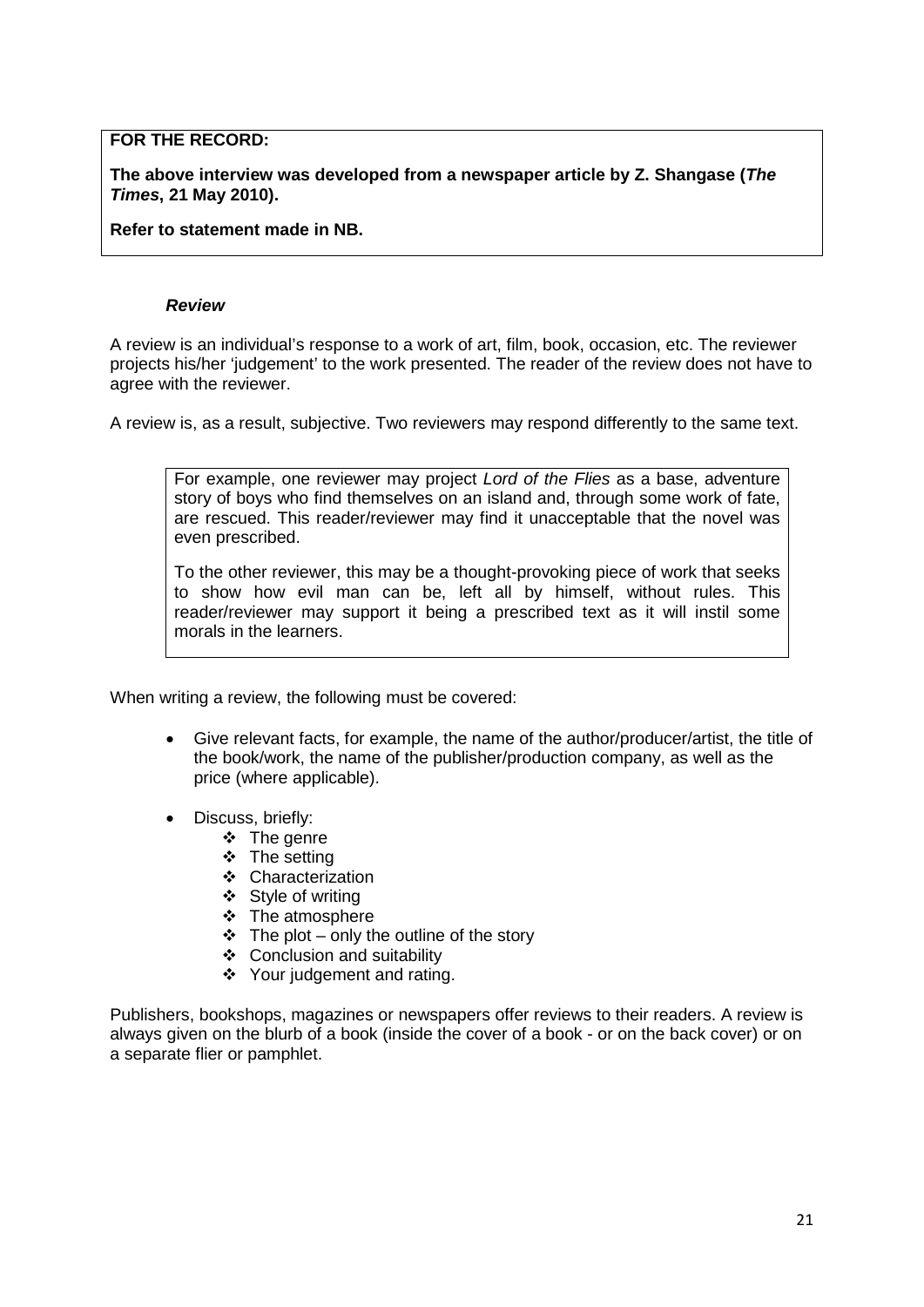## **Example of a drama review**

# **ROMEO AND JULIET**

*Artscape Theatre Centre, Cape Town, from 16 April 2010*

The Montagues and the Capulets run competing soccer teams in this contemporary, cutting edge version of Shakespeare's classic.

Perfect to get you in the mood for the upcoming soccer World Cup, the play, directed by Roy Sargeant sees Dean Roberts and Zondwa Njokweni star-crossed lovers whose affair causes a balls-up.

The show is designed to appeal to Grade 11 and 12 learners studying the play. There will be special daytime performances at Artscape to accommodate school audience.

Contact Artscape at [www.artscape.co.zafor](http://www.artscape.co.zafor/) further information and bookings.

Adapted from *Indwe*, April 2010

#### *Newspaper article*

When called to write a newspaper article, the reporter should to state facts briefly but accurately. The article must not be long-winded, including unnecessary detail. The reporter must strive to communicate the essence without losing the reader.

The following approach is recommended:

- Summarise accurately, without slanting the truth.
- Give a succinct title and add a clear sub-title.
- Start with the most important facts: the who, what, how, when, where, why and to what degree.
- The least important details will be cut out (cropped) first from the bottom up if the article needs to be shortened (for space). If there is extra space, then details can be added. In other words, the longer the article, the more trivial details can be added.
- See the scenarios suggested below:

#### *A wedding***:**

Discuss the church, flowers, music, dress of the bride and groom, mention who they are, their entourage, the service, minister, reception, food, speeches and names of some of the guests.

#### *A sports function***:**

The event; teams; coaches, supporters, play, result. Your impressions and some ideas for improvement?

#### *An accident***: Give the facts:**

The nature of the accident; who was involved; what happened; how it happened; injuries; role of the ambulance and police service, etc. Add labelled drawing of accident scene if necessary. Add some comment about the number of accidents and why (in your view).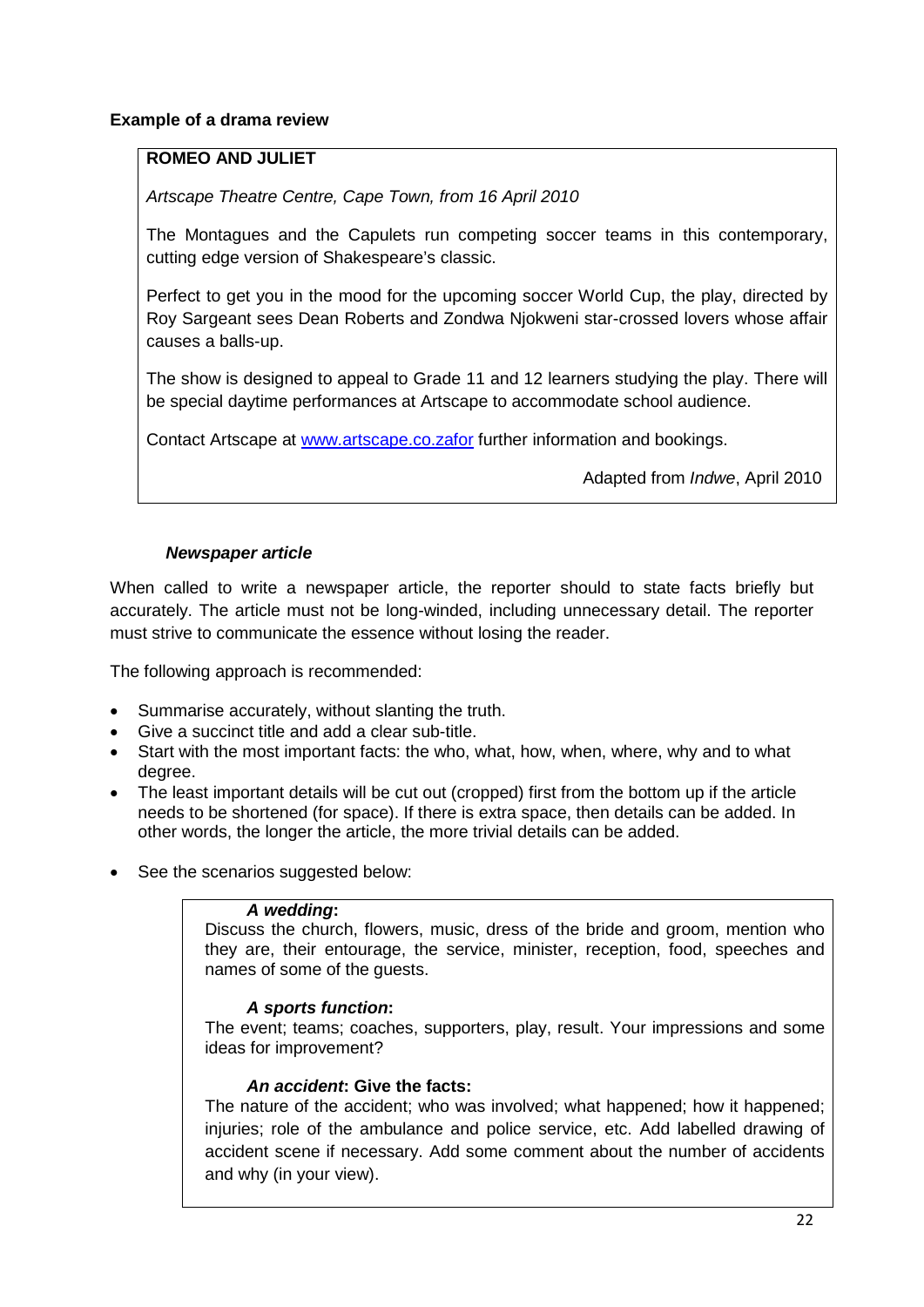An example of a newspaper article

# **Stranded fishermen rescued**

A dramatic air and sea rescue operation had a happy ending yesterday when two fishermen were found washed up on a beach in a remote diamond area of the Northern Cape.

Pascale van Rooyen, 49, and Andries Klaase, 23, said they spent the night praying in the thick fog after their outboard engine broke down during a mission to find crayfish and they drifted out of cell phone reception with only one oar.

They had set off from the Hondeklip Baai earlier in the day, in tandem with another boat that also suffered engine failure, but whose crew managed to row ashore.

An earlier search for them was called off due to thick fog.

They were found on a remote stretch of beach in a restricted diamond area.

Bobby Jordan Source: *The Times*, 21 May 2010

## *Magazine article*

When writing a magazine article, consider the following:

- The heading must be attractive and interesting
- The article should be beautifully illustrated or excellent (colour) photographs should accompany the article.
- The style should be personal, speaking directly to the reader.
- The style can be descriptive and figurative, appealing to the imagination of the readers.
- Names, places, times, positions and any other necessary details should be included in the article.
- The article should stimulate interest and, like an advertisement, encourage the reader to use the product or service.
- So, in some ways, this article is a kind of review, promoting a product or service.
- Paragraphs should not be too long, encouraging the reading of the article.
- The font should be light and attractive.

Example of a magazine article

# **WIZARD OF WALTZ**

*Dutch maestro plays his first shows in South Africa.*

**ANDRE RIEU** is almost solely responsible for the renewed popularity of classical music in South Africa.

It should come as no surprise then that tickets to the popular Dutch violinist, conductor and composer's first-ever South African performances with his 50-piece Johann Strauss Orchestra at Sun City, Durban and Cape Town are selling faster than Rieu can fly through his octaves on his Stradivarius.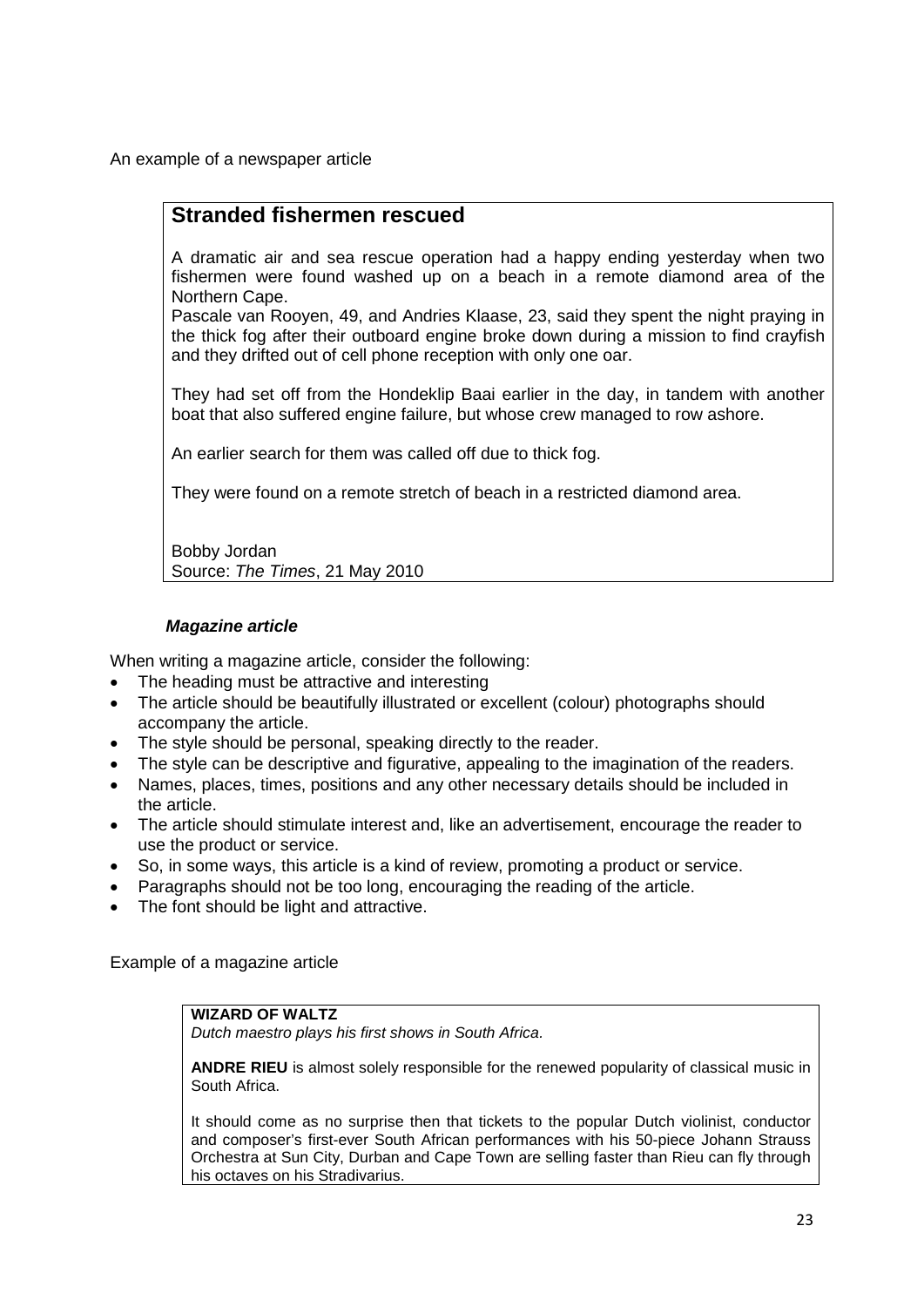The 59-year old from Maastricht plans to get audiences out of their seats and jigging in the aisles. Last year, Rieu was the world's most successful male touring artist. Taking into account that the only person who ever openly criticised his music was an Aussie, he should be an enormous it with the locals, including South African rugby fans.

Andre's work and schedule can be viewed at [www.andrerieu.com.](http://www.andrerieu.com/)

Source: *Indwe*, April 2010

#### *Newspaper column*

This is a text written regularly by an assigned author. The author pursues a point he/she feels strongly about and expresses his/her views on it. The purpose of a newspaper column is to stimulate a debate in the society about the matter presented by the author. Again, this being the author's point of view, the reader may disagree with the author.

Some of the well-known South African columnists include Fred Khumalo, Jonathan Jansen, Barry Ronge and others.

See example below:

#### **Leonard Carr: Shrink Rap**

#### **We really need rites of passage**

As I inaugurate a new decade in my life, I find myself profoundly captured in contemplation of my own life narrative.

I am reminded about how special occasions punctuate and frame each important life transition.

Ceremonies vividly capture for the sake of memory the significance and meaning of people and events.

They remind us how we are constituted by our connectedness and belonging.

With each change in the social and emotional landscape of our lives, we are forced in a sense to relearn our world. We are challenged to create a sense of coherence and incorporate our new status, role and identity.

Ceremonies provide a framework that enables all concerned to relate to the role. Ritual shapes and organises the behaviour of all participants to conform to our new role and status. Rituals are, therefore, always conducted in the presence of people who need to participate in witnessing and responding to the significance of the new role.

Source: *The Times*, 02 June 2010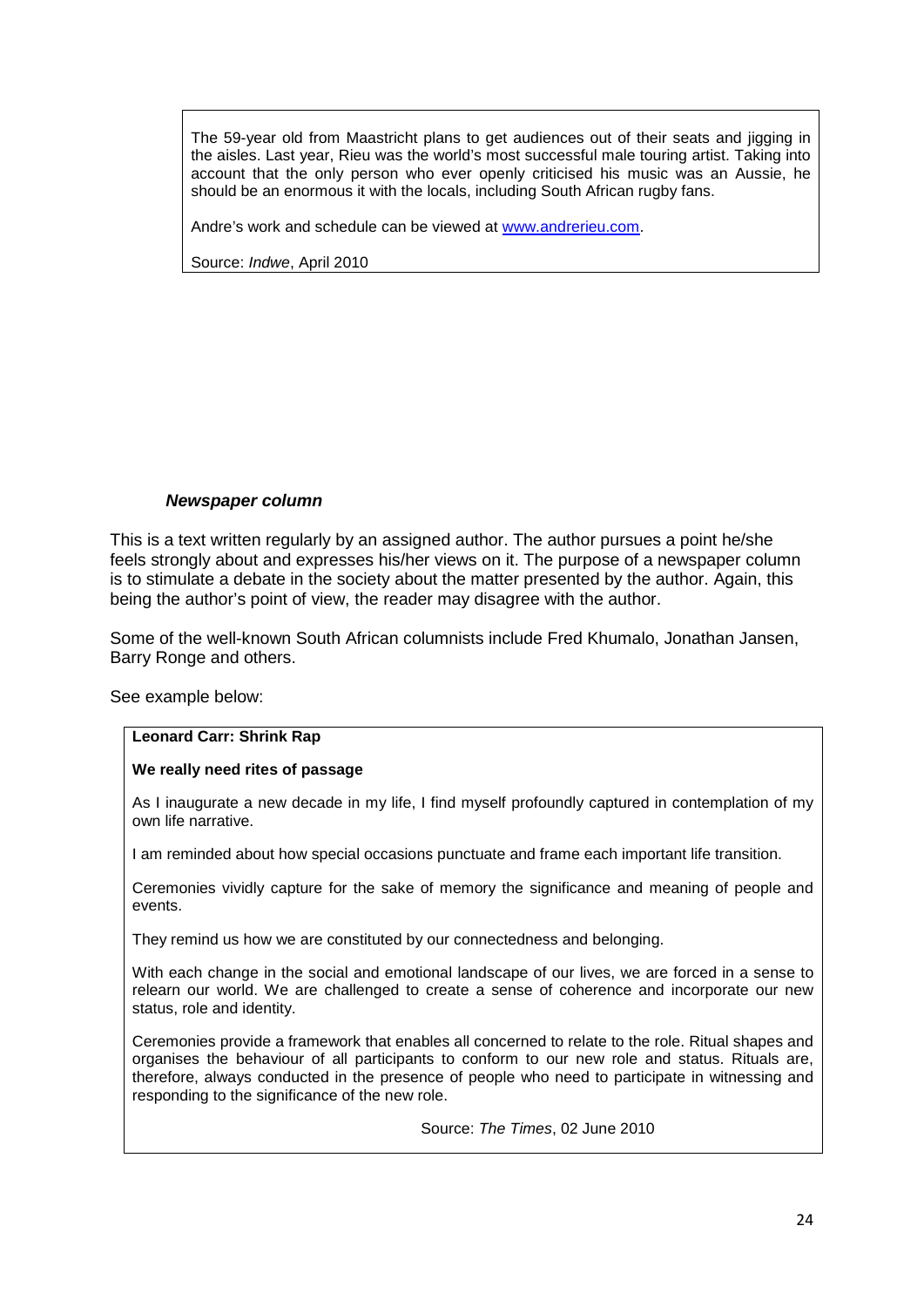# *Curriculum Vitae (CV)*

A Curriculum Vitae (CV) is a document through which the writer presents himself/herself to the world. The document should present a strong, first impression of the candidate. It should present information clearly, objectively and concisely.

Remember, the CV must address the post for which the candidate seeks employment. For example, a candidate who applies for a sports-related post will present a CV which speaks more about the candidate's prowess in sports than in the academic.

The following aspects must be addressed:

- Personal details
- Formal Qualifications
- Work experience (if applicable)
- Referees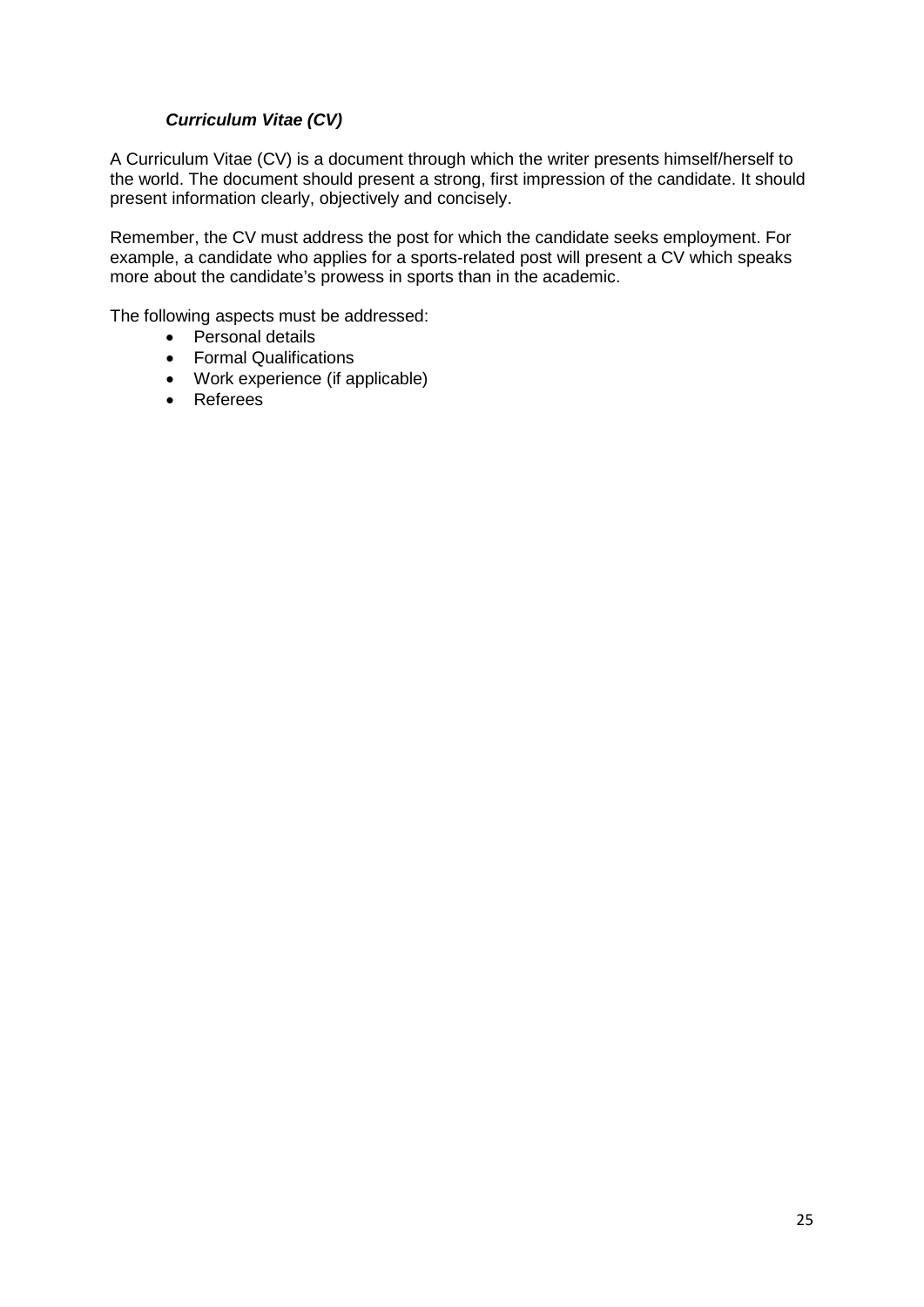See example below:

| <b>CURRICULUM VITAE OF KHOMPANI PIET DELAY</b>                                                                                                                                   |                                                                                                                                                                                                      |  |
|----------------------------------------------------------------------------------------------------------------------------------------------------------------------------------|------------------------------------------------------------------------------------------------------------------------------------------------------------------------------------------------------|--|
| <b>PERSONAL DETAILS</b>                                                                                                                                                          |                                                                                                                                                                                                      |  |
| Surname and full names<br>Date of birth<br>Identity number<br>Address<br>Contact numbers<br>Gender<br>Marital status<br>Dependants<br>Religion<br>Nationality<br>Criminal record | : Delay, Khompani Piet<br>: 01 April 1982<br>: 820401 3366 990<br>: 24 Mazbit Street, Kwacaville, 2020<br>: 0788998933<br>$:$ Male<br>: Single<br>: None<br>: Christian<br>: South African<br>: None |  |
| <b>FORMAL QUALIFICATIONS</b>                                                                                                                                                     |                                                                                                                                                                                                      |  |
| <b>Secondary education</b><br>Name of institution<br>Highest qualification obtained : Grade 12<br>Year of completion                                                             | : Cedar Combined School<br>: 2000                                                                                                                                                                    |  |
| <b>Tertiary education</b>                                                                                                                                                        |                                                                                                                                                                                                      |  |
| Name of institution<br>Highest qualification obtained<br>Year of completion                                                                                                      | : University of South Africa<br>: LLB<br>: 2005                                                                                                                                                      |  |
| <b>WORK EXPERIENCE</b>                                                                                                                                                           |                                                                                                                                                                                                      |  |
| Name and address of employer: Dalu and Balu Associates<br>Date of employment<br>Position                                                                                         | 124 Core Street, Denver<br>: 03 March 2006<br>: Attorney                                                                                                                                             |  |
| <b>REFEREES</b>                                                                                                                                                                  |                                                                                                                                                                                                      |  |
| 1. Mr P. Dalu<br>Contact details                                                                                                                                                 | : Employer<br>: 011) 333 4444                                                                                                                                                                        |  |
| 2. Ms K. Jonx<br>Contact details                                                                                                                                                 | : Supervisor<br>: 011) 333 4443                                                                                                                                                                      |  |
| 3. Dr. G. Kwau<br>Contact details                                                                                                                                                | : Former Lecturer<br>083 4646 777                                                                                                                                                                    |  |

**Food for thought**: A CV is listed as one of the longer transactional texts. However, the candidate is only expected to write in information as per the aspects given. The candidate does use language but provide information that mostly, does not change, e.g. names. While writing a CV is a skill that must be taught, the suggestion is to have it presented jointly with a covering/application letter. The word count should then include the covering letter.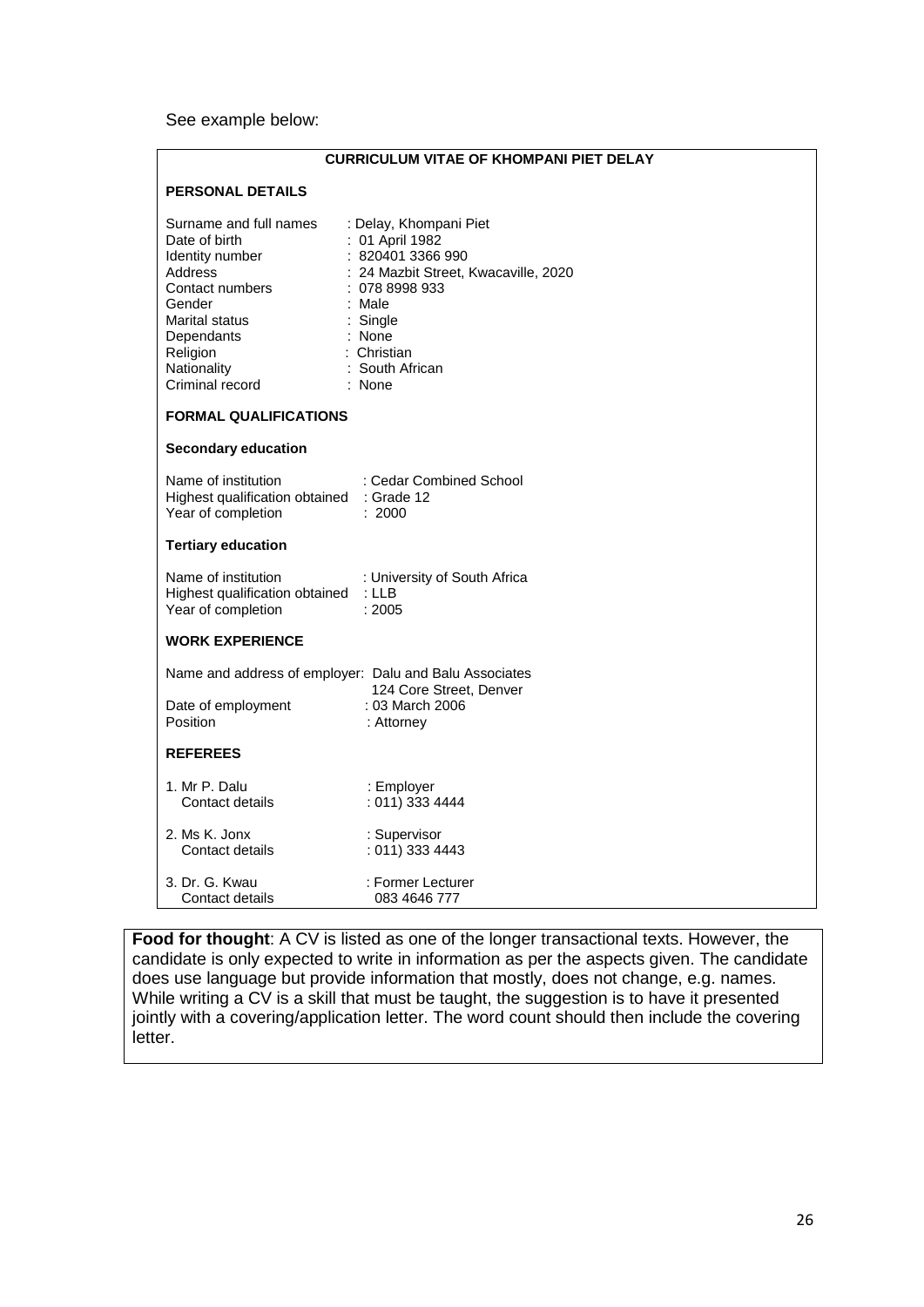# *Obituary*

**An obituary is a notice of the passing on of someone known by the target audience. Over and above 'formally' announcing the death, it also sketches the cause of death as well as the funeral arrangements. The aspects below should be included:**

- Surname first, in bold, then the name (the first or second, that the deceased was better known of). If the deceased was married and you want to mention the maiden name, then you can add it, in brackets, as follows: (neé Honeyball).
- A nickname of the deceased may also added (how he was commonly known).
- Details of the service, possible cause of death (e.g. long illness, accident, etc) and instructions concerning condolences are given.
- Euphemism is used, e.g. *passed away instead of died.*

#### *NB:*

- Some obituaries add a personal note in the form of a loving poem. This can be a bit sentimental and does not impart much necessary information.
- Some funeral parlours, when appointed to run a funeral, prepare an obituary as a ploy to advertise their service. In such cases, details of the service, reason for the death and **the name of funeral parlour,** are given. Emphasis is more on the funeral parlour than the deceased.

Examples:

# **MASQUERADE**

**Pascaline**

**(neé Honeyball)**

**Passed away on 17 April 2010, after a long illness. A short family service will be held at 12 Sirrah Street, Sundale, Pretoria, at 08h30, followed by a church service that will be held at Free for Christ Church, Church Street, Pretoria at 09h00.** 

**Messages of condolences and any form of support may be sent to Jone Toms at 12 Sirrah Street, Sundale, Pretoria.**

**She will always be fondly remembered for her love, generosity and kindness by her husband, children, siblings, brothers-in-law, siblings friends and the community of Sundale.**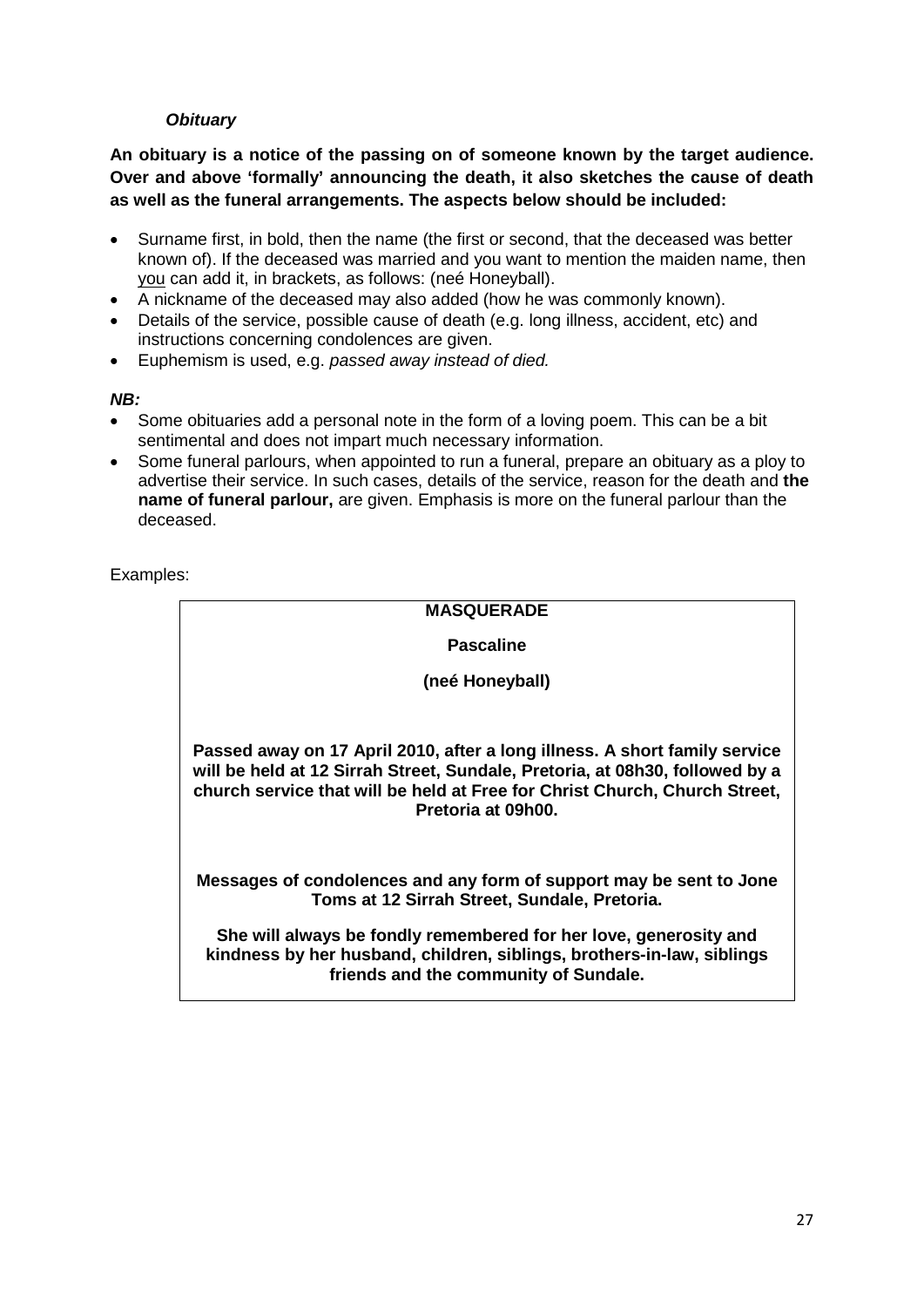

# *Brochure*

A brochure is a small book or magazine containing pictures about a product or service. It is often printed both sides to the size of a small booklet. It is designed to impart as much information as possible and usually contain graphics such as photographs and maps.

#### **Before a brochure is designed, the following must be considered:**

- Decide HOW you would design the brochure, i.e. the way you would tackle the various aspects like layout, font, print size, etc.
- The shapes that you will you use.
- **The** paper, colours, print (font), illustrations, etc. that you will use,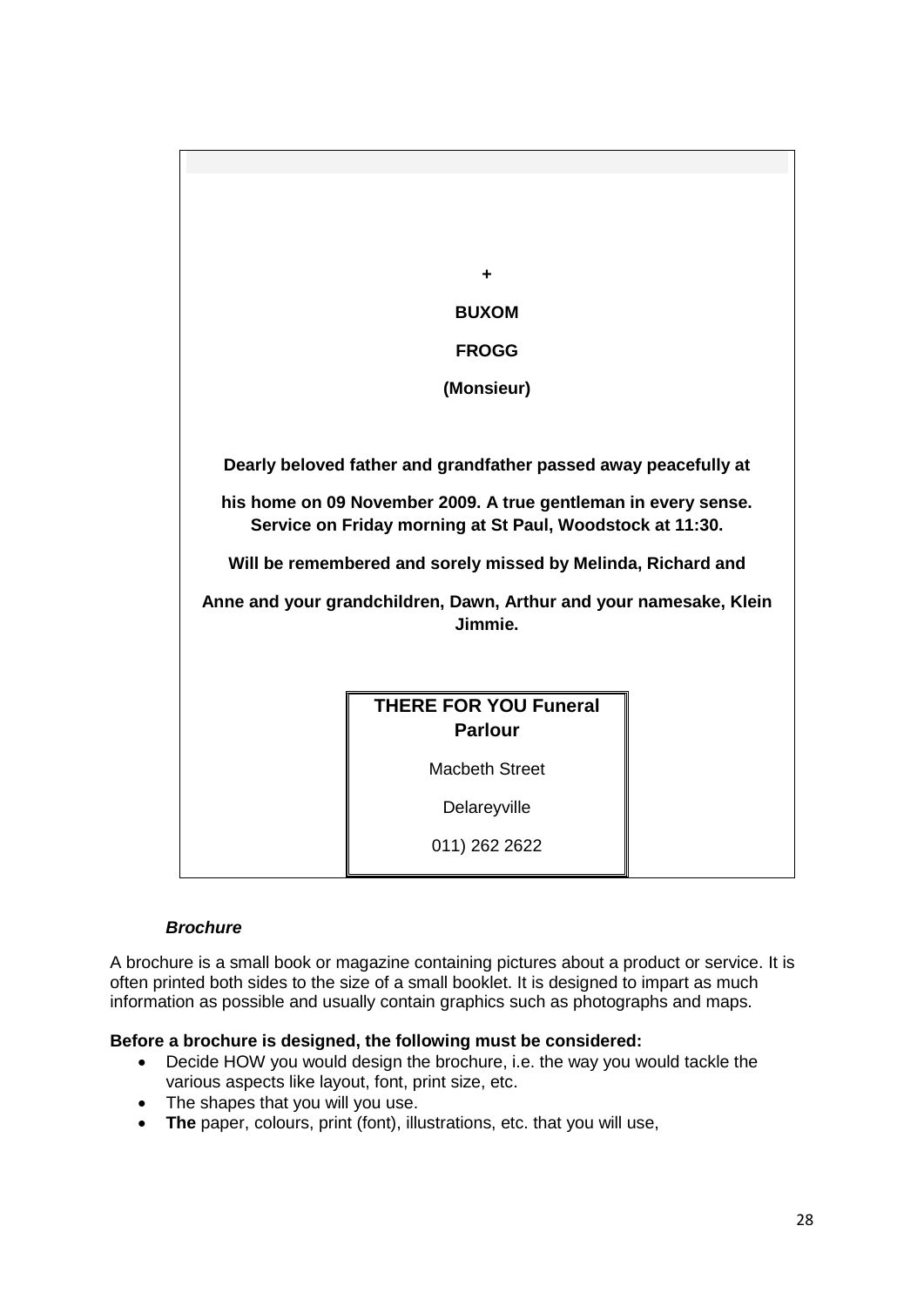Example of the **planning** for a brochure for an art gallery:

| The COVER must be particularly<br>attractive.                                 | Explain WHY a visitor needs to come to THIS<br>place!                                        |
|-------------------------------------------------------------------------------|----------------------------------------------------------------------------------------------|
| WHAT is it called? What is its name?                                          | WHERE is it held?: Its physical address                                                      |
| What can be viewed? Explain briefly, but<br>make it interesting and enticing. | Supply a map with simple directions                                                          |
| WHO is involved? Who sponsors it?                                             | Give telephone number, cell phone, e-mail<br>address, fax number and name of contact person. |
| Mention other interesting sites/sights in<br>the neighbourhood.               | Give the opening times and the cost of admission?                                            |

#### *Editorial*

This is a text that is written by the editor of the newspaper or magazine. The text sums up the main articles and whets the reader's appetite to read.

#### See example:

#### **TRAVEL LOG**

In the world of comedy and entertainment, it's one thing to be funny, but quite another to be funny, smart and considerate towards upstarts. In David Kau, April's *Indwe* cover star, we have such a person.

Having established himself as the king of South African comedy, Kau has set his sights on finding and nurturing up-and-coming comics with his Blacks Only stand-up show. On page 50, he tells arts and entertainment writer Pierre de Villiers how a time-consuming and expensive venture turned him into the 'godfather' of South African comedy.

Out travel scouts have been busy again, reporting on desert camps in Namibia (p56) and mokoro safaris in Botswana (p72). Don't miss our story (p80) of one man's quest to turn the Crags near Plettenberg Bay into a new Champagne region.

We also peep into space on page 88.

And the Soccer World Cup? With two months to 2010 kick-off, April's *Indwe* columnist, the glamorous Krijay Govender, explains why sport has become nothing more than a male soap opera.

Source: *Indwe*, April 2010.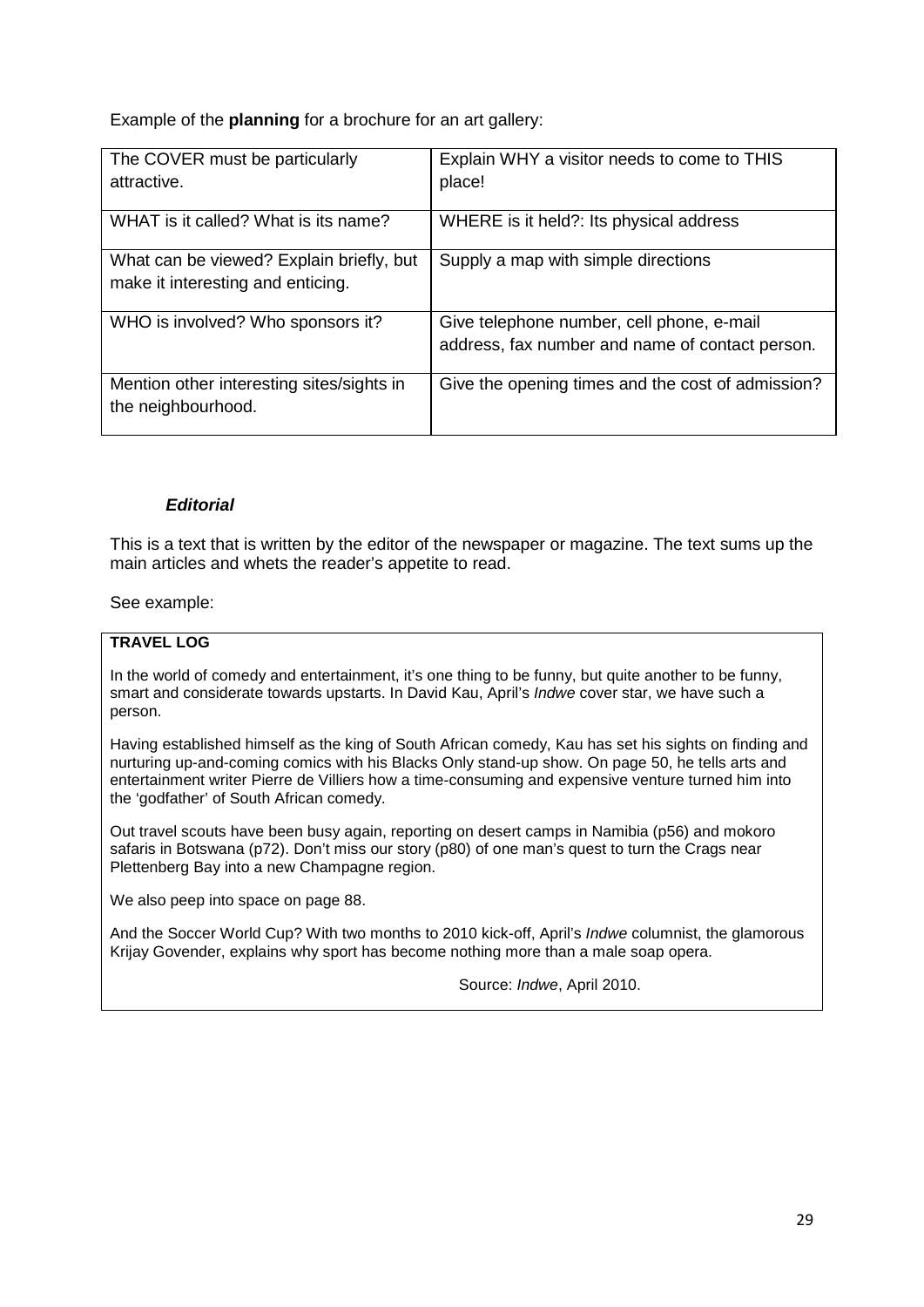# **4.2 SHORTER TRANSACTIONAL TEXTS**

## **The length of texts ranges from:**

- 60 80 words for English Second Additional Language;
- 80 100 words for English First Additional Language; and,
- 100 120 words for English Home Language.

# *4.2.1 Invitation*

An invitation is a short text that conveys a message. The content and nature of the invitation determines the choice of language used. For example, the language used in a wedding invitation will be different from that used in an invitation to a formal occasion.

## **When writing an invitation, the following aspects must be addressed:**

- the date, venue and time at which the occasion will start:
- the subject of the invitation must be clearly communicated, e.g. wedding, graduation, birthday, etc.;
- an inviting font, relevant to the nature of occasion;
- pictures, if relevant or crucial to the occasion.

See example below:

| <b>Flavius Mareka FET College</b>                             |
|---------------------------------------------------------------|
| Flavius Mareka FET College cordially requests the presence of |
| Dr and Mrs. Dubois to the 2010 Award and Graduation           |
| Ceremony. The occasion will be held at 09h00,                 |
| in the Main Hall, at the Sasolburg Campus,                    |
| on 14 May 2010.                                               |
| Dr Dubois is requested to introduce the keynote speaker       |
| of the day.                                                   |
| You are requested to confirm attendance by contacting         |
| Petunia on telephone number 016) 976 0464                     |
| not later than 04 May 2010.                                   |
| Graduates are requested to don their academic                 |
| regalia in honour of the graduandis.                          |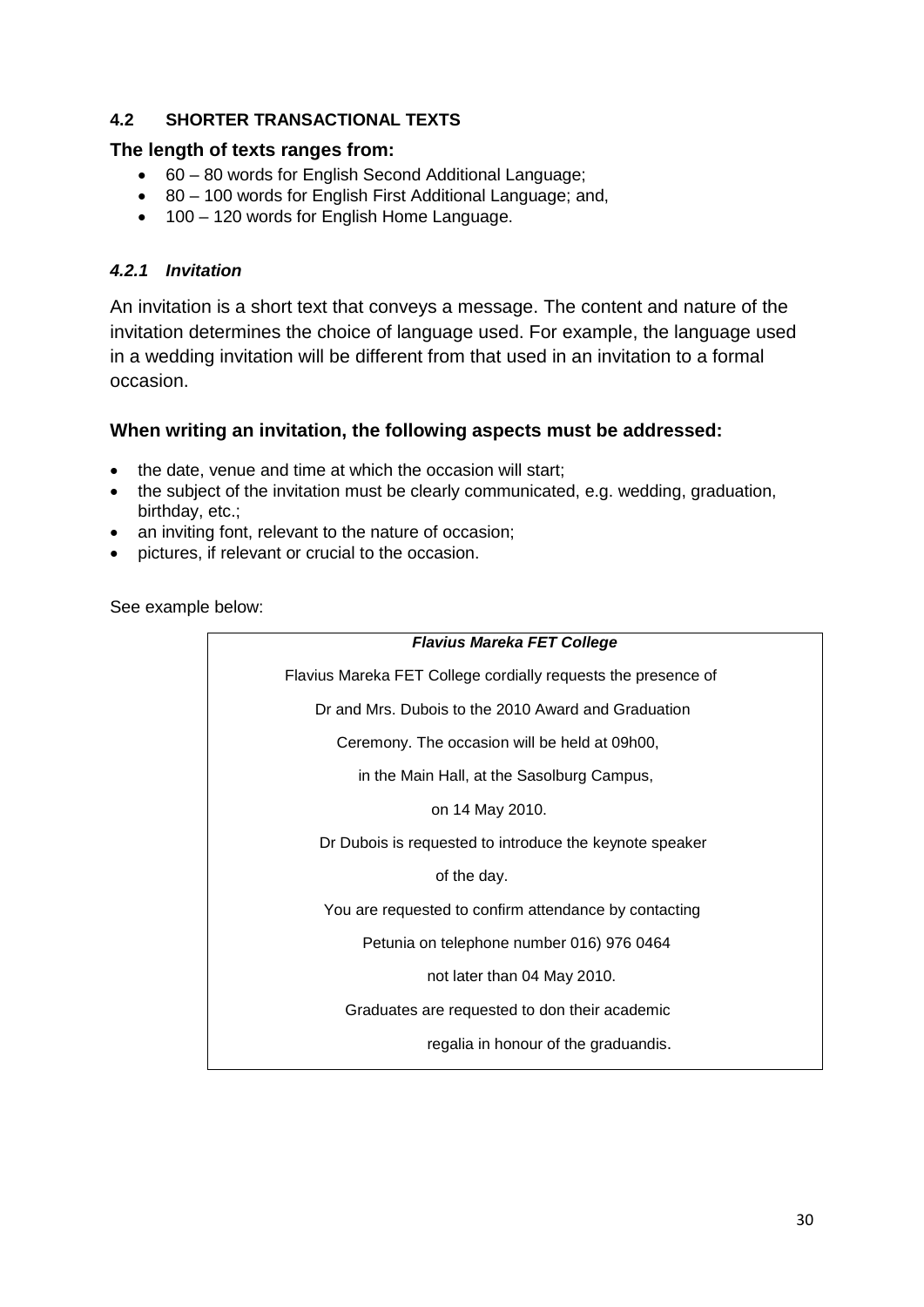# *4.2.2 Diary entry*

# **Writing a diary**

A diary is a portrayal of daily events. The author presents his/her evaluation of the day or events. Written from the writer's point of view, the first person narration is the most appropriate approach.

The language choice is simple and direct to the point.

not fear it this time.

NB: The tone will be determined by the nature of the entry. For example, a sad experience will carry a sad tone, while a celebratory entry will portray a jubilant tone.

See example below:

| Monday    | 24 May 2010                                                                                                                                                                                                                                                                                                                                                                                             |
|-----------|---------------------------------------------------------------------------------------------------------------------------------------------------------------------------------------------------------------------------------------------------------------------------------------------------------------------------------------------------------------------------------------------------------|
|           | Another friendly match for Bafana Bafana tonight. Although I am anxious for<br>the game to start, I am worried about the quality of their opponents. Will they<br>live up to expectations, or are we going to be thrashed tonight? Who will the<br>coach field? With the quality of players he has, I do not envy his position.<br>I wish the last whistle was blown already. I feel it, but I fear it. |
| Wednesday | 25 May 2010                                                                                                                                                                                                                                                                                                                                                                                             |
|           | That was unbelievable. The boys really gave a good account of themselves.<br>They played as a unit in attack and defence. Why did I have to doubt them?<br>With their motivation and commitment, they can take the world. The coach<br>was right about the training camps being work in progress. The progress is<br>there for all to see. No wonder the stadium was full on a Monday evening.          |
|           | I have no doubt that the cup is staying in the country. I can feel it, only, I do                                                                                                                                                                                                                                                                                                                       |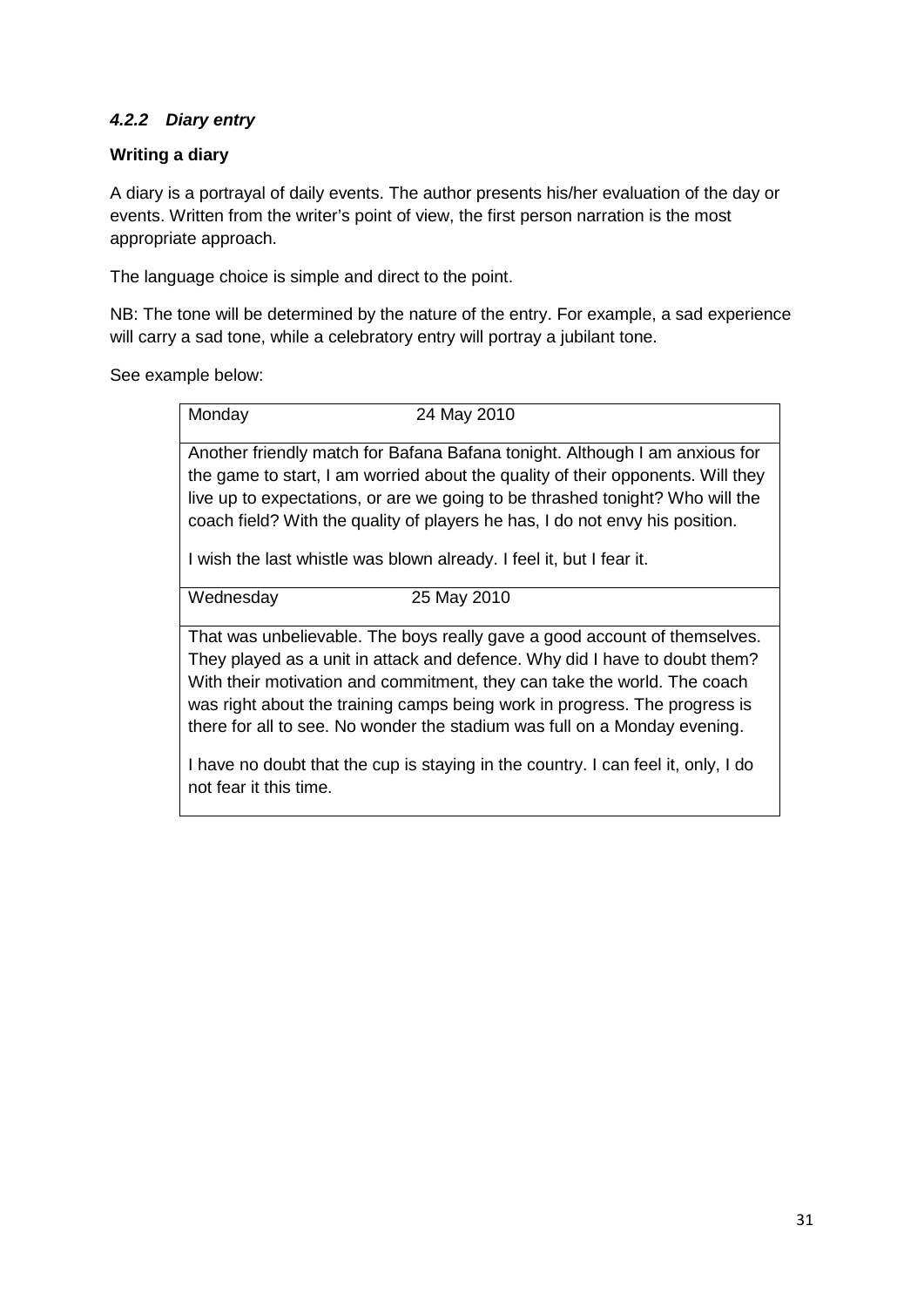# *4.2.3 Post card*

A post card is a short text that is confined to a limited space. The space limit forces the writer to squash in as much information as possible. The style of writing is casual and informal. However, for purposes of submission for assessment, learners are advised to avoid slang or colloquial language.

See the example below:

| Stamp<br>Dear Daddy                                                                                                                                   | Mr Osrov Petryska |
|-------------------------------------------------------------------------------------------------------------------------------------------------------|-------------------|
| Do I owe you an apology? I am so grateful that you did not give up on me<br>when I refused to take the hiking trip. The mountains, the fresh air, the | P.O. Box 321      |
| sparseness of the countryside. Incredulous! Can you guess who the cock<br>is at the camp? Your one and only daughter. The very one you have to        | Martindale        |
| drag out of bed every weekday.                                                                                                                        | 8787              |
| Dad, I really needed this. I feel refreshed and ready to take the world<br>again. Thank you.                                                          |                   |
| I have to run along now. Give my regards to mom and Matena.                                                                                           |                   |
| Love you all.                                                                                                                                         |                   |
|                                                                                                                                                       |                   |
| Theressa                                                                                                                                              |                   |

# *4.2.4 Giving direction*

We use **directions** when we are telling someone how to get somewhere. The imperative form (the infinitive without the word 'to') is usually used. Although the subject 'you' is not stated, it always refers to the second person representing an interaction between the speaker and the listener.

Consider the following when giving direction:

- b**e concise and clear.**
- the *directions* must be in chronological order.
- a lways refer to a specific direction.
- indicate the approximate distance **.**
- give the approximate number of streets to be crossed to reach the destination. It will give the person a sense of when to stop and ask someone else for further directions in case (s)he has overshot the mark.
- i f possible, provide information about landmarks along the way, e.g. You will pass the High School on your left.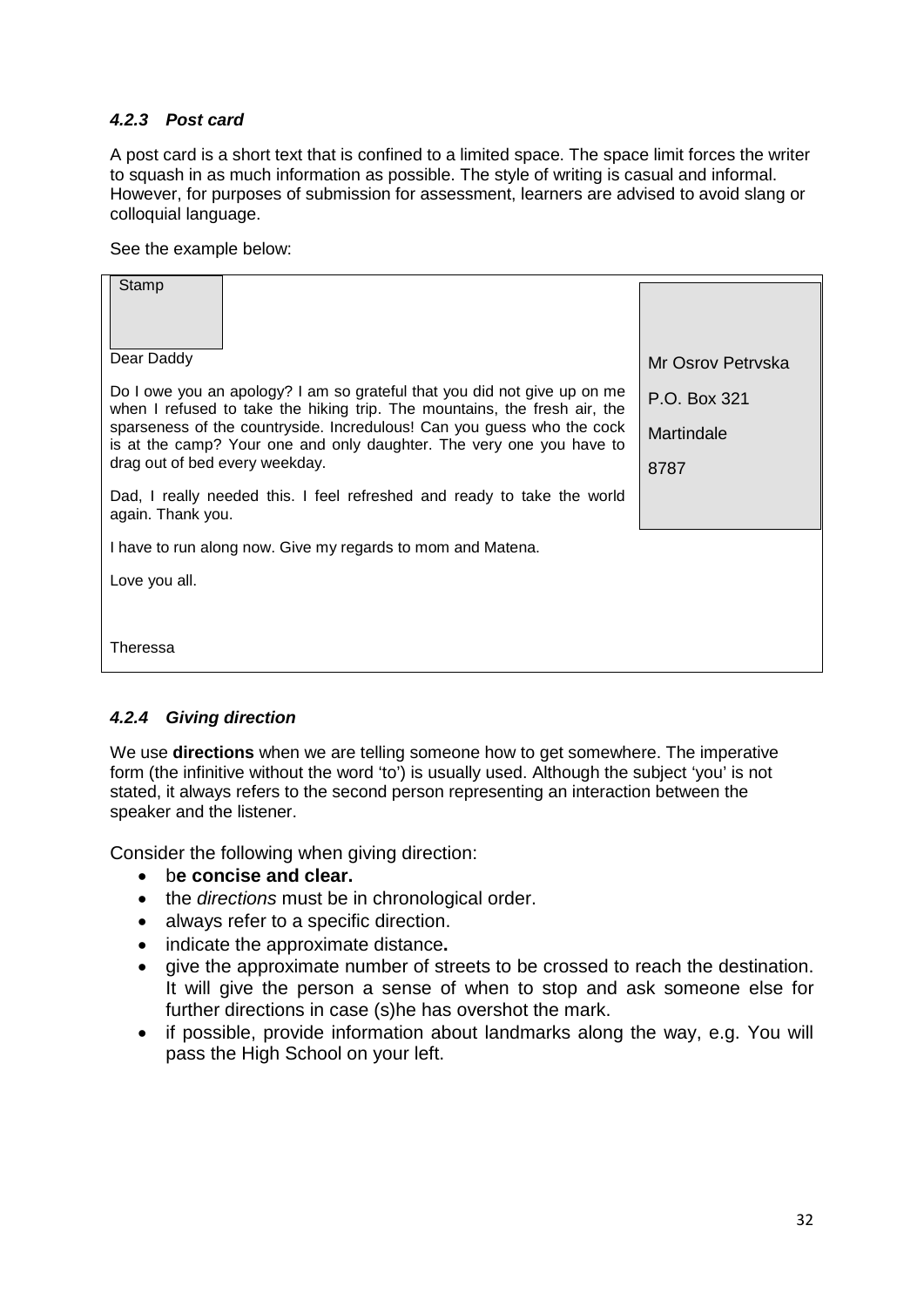See example below:

How *to go to Sol Plaatjie House, 222 Struben Street, from 123 Schoeman Street*

 Drive down Schoeman street for approximately 100m, and turn left into Bosman Street. Five robots later, you should drive into Boom street, which flows to the right. Take the right lane and drive across Paul Kruger street. Take the extreme right lane after crossing Paul Kruger, and turn right into Andries street. Turn right into Bloed street, the first street that crosses Andries street. Take the left lane, and drive into the parking bay of the Sol Plaatjie House, which will be on your left. The parking bay has the inscription 'Basic Education' in gold letters, on its wall.

Take note of the following:

| <b>Words indicating position:</b>                                                                                                                                                                                                       | <b>Words indicating direction:</b>                                                                                                                                                                                                                                                                                                                                                                                                           |
|-----------------------------------------------------------------------------------------------------------------------------------------------------------------------------------------------------------------------------------------|----------------------------------------------------------------------------------------------------------------------------------------------------------------------------------------------------------------------------------------------------------------------------------------------------------------------------------------------------------------------------------------------------------------------------------------------|
| next to in front of directly opposite<br>abovebeyondon the right-hand side of<br>acrossbehind in the shopping mall<br>underthrough at the bottom of the<br>hill<br>below  on the corner of<br>opposite to<br>behind diagonally opposite | drive/walk down drive up<br>walk past pass the blue building and<br>follow the signs to walk in an easterly<br>direction towards<br>cross over at the third set of traffic lights<br>turn<br>turn left intogo half way round the circle<br>and $\dots$<br>turn around and  the road curves to the<br>right<br>where the road forks  the road curves<br>to the left<br>drive in the direction of  at the second<br>intersection<br>inquire at |
| Words used to ask for directions:                                                                                                                                                                                                       | Words used to show appreciation:                                                                                                                                                                                                                                                                                                                                                                                                             |
|                                                                                                                                                                                                                                         | Thank you very much for                                                                                                                                                                                                                                                                                                                                                                                                                      |
| Could you please tell me how to find ?                                                                                                                                                                                                  | I appreciate your assistance in                                                                                                                                                                                                                                                                                                                                                                                                              |
| How far is it to $\ldots$ ?                                                                                                                                                                                                             |                                                                                                                                                                                                                                                                                                                                                                                                                                              |
| I am looking for  Could you please help<br>me?                                                                                                                                                                                          |                                                                                                                                                                                                                                                                                                                                                                                                                                              |
| Could you please direct me to ?                                                                                                                                                                                                         |                                                                                                                                                                                                                                                                                                                                                                                                                                              |
| Which is the shortest route to ?                                                                                                                                                                                                        |                                                                                                                                                                                                                                                                                                                                                                                                                                              |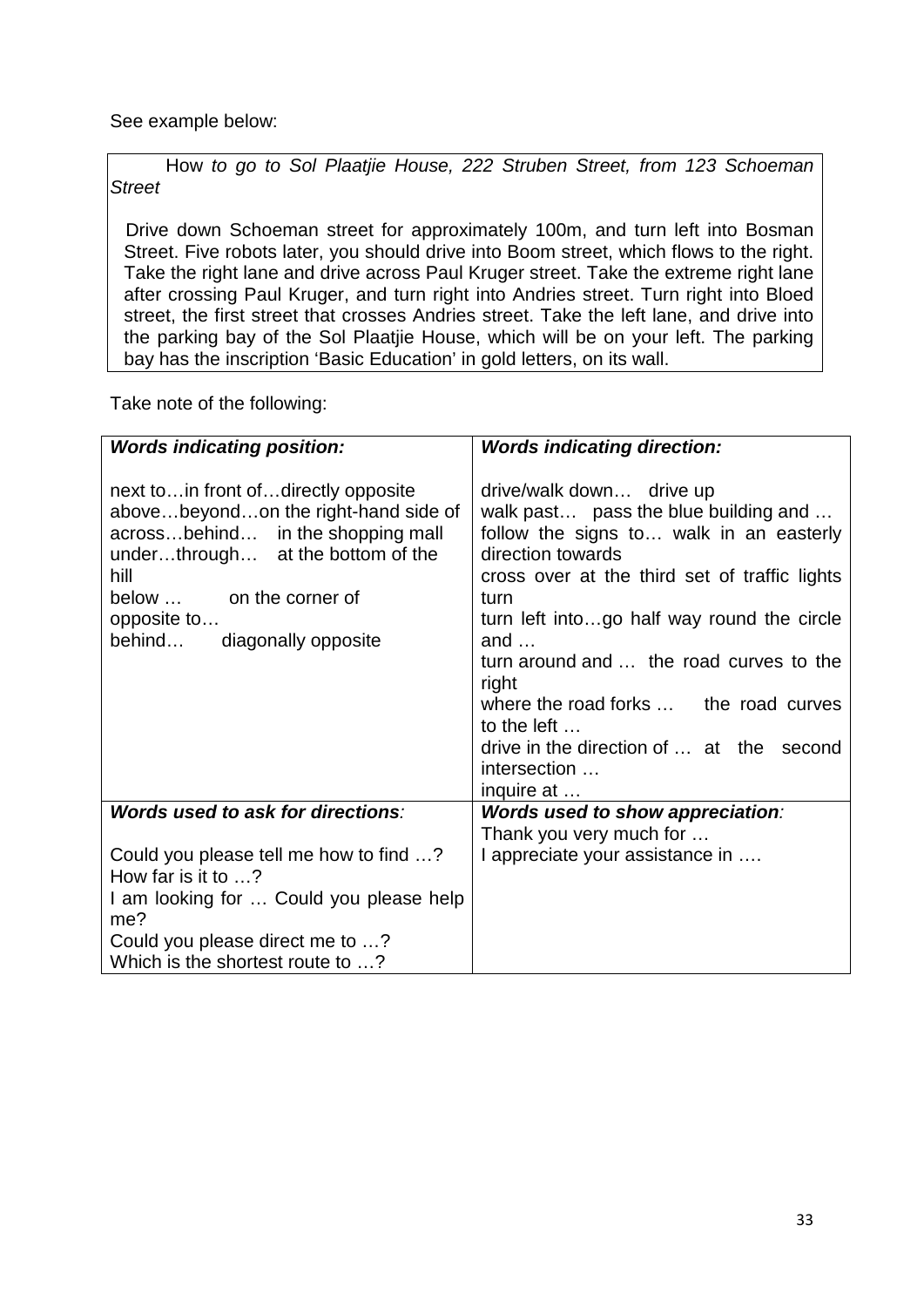# *4.2.5 Giving Instructions*

We give **instructions** when we are describing how something is done. Instructions must be in chronological order.

See an example below:

## *How to prepare a chicken moskva*

Heat the butter in a large casserole dish. Rub the chicken with seasoning and then brown it in the butter on all sides. Pour in the boiling water, cover and cook for 30 minutes.

Remove the chicken from the pan and keep hot. Pour sour cream in the pan, add the onions and chilli beans, and cook until soft.

Add tomato and cook until mushy before adding the thyme and parsley. Mix the sour cream, flour and paprika and add to the onions.

Season to taste and cook until thick.

When done, spoon over the chicken and serve hot.

# *4.2.6 Advertisement*

A good advertisement should achieve at least one of the following criteria:

- Catch and keep the attention of the reader ensure that the operative words stand out.
- Create a desire to own the product or use the service.
- Make the reader actually go out and buy/use the product/service

The following must be kept in mind while designing an advertisement:

- The target market (for whom the advertisement is intended).
- Positioning (where and when the advertisement will appear in what media, at what time and where in the programme or magazine?).
- Appeals (to what sense is the advertisement appealing?).
- The layout and font size.
- The attitude (sincere or not) and the ratio between fact and opinion.
- The effectiveness of the choice of colour or lack thereof.
- The language used (whether it is clichéd, repetitive, figurative, rhetorical, etc.).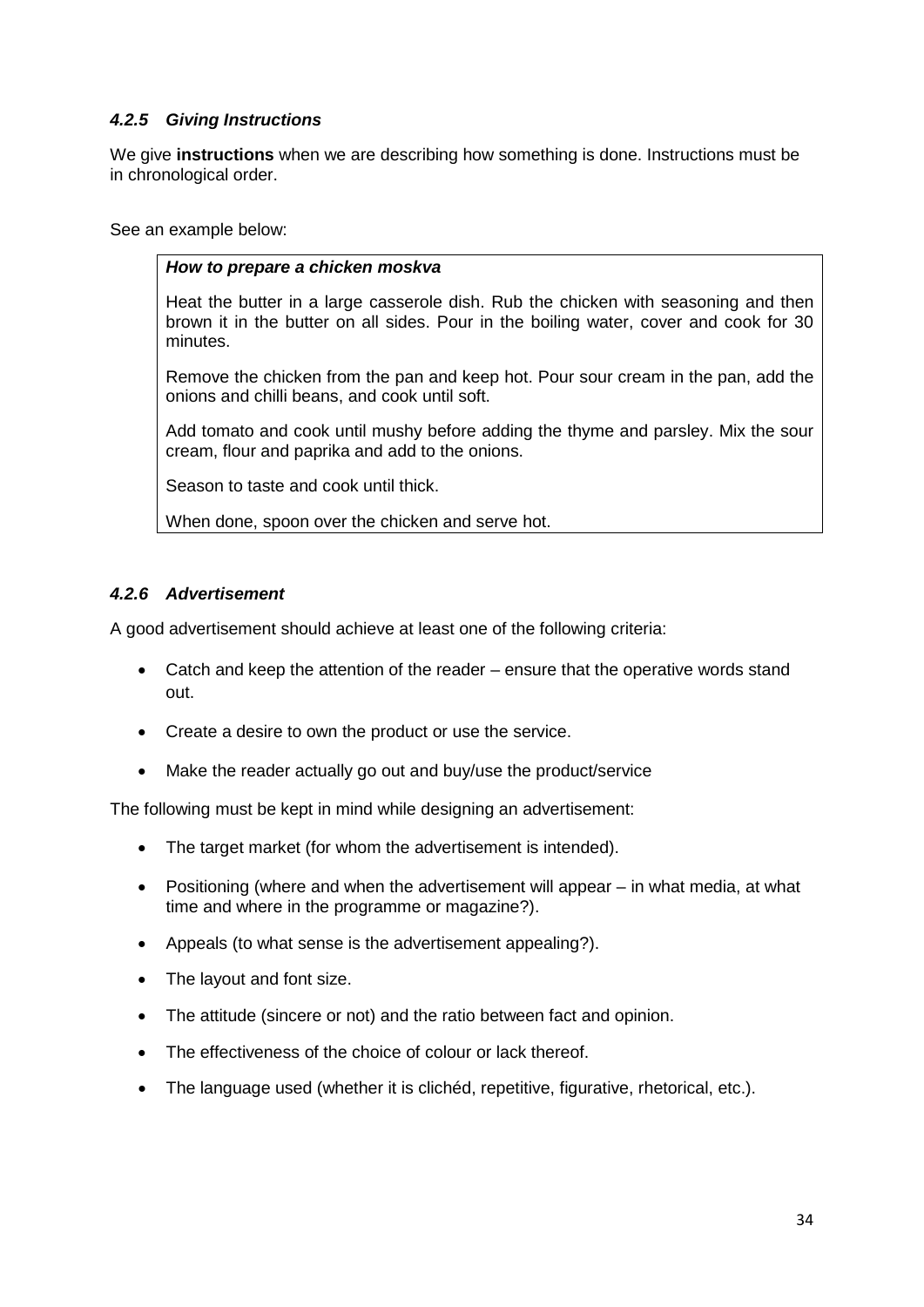See the example below:

| <b>Klein-Kariba</b>                                                                                                                                                                                                                                                                                     | <b>EMBLEM</b> |
|---------------------------------------------------------------------------------------------------------------------------------------------------------------------------------------------------------------------------------------------------------------------------------------------------------|---------------|
| ATKV CONFERENCE RESORT                                                                                                                                                                                                                                                                                  |               |
| At ATKV Klein-Kariba, we believe that both business and wallet should grow – we<br>are therefore proud to offer to all loyal clients <b>Conferences at 2007 Prices!</b>                                                                                                                                 |               |
| 24 Hour packages:                                                                                                                                                                                                                                                                                       |               |
| Single at R782.00 pp and share at R705.00 pp                                                                                                                                                                                                                                                            |               |
| All tariffs are valid until April 2011. Packages are charged per person per day<br>and include commission.                                                                                                                                                                                              |               |
| <b>Packages include the following:</b> Accommodation (mid-week, off-season),<br>breakfast, lunch and supper, tea or coffee with snacks twice a day, as well as<br>conference facilities with all standard equipment included. Recreational facilities at<br>the resort may also be used free of charge. |               |
| To qualify for these special tariffs, please email this document together with your<br>request to El-marie at <i>elmarie@atkv.org.za</i> . Alternatively, fax the document together<br>with your request to 014) 736 9837. For telephonic enquiries, please quote KK 2007<br>to qualify for the prices. |               |
| For more information, please contact our conference team at 014) 736 9839/40<br>or visit www.klein-kariba.co.za.                                                                                                                                                                                        |               |

# *4.2.7 Flyer*

**A flyer is s**mall pamphlet, often put in post boxes or handed out at a stop street, etc, advertising an event or a business. It is usually distributed free. The layout is a cross between a poster and a pamphlet. It often has graphic(s). The idea is to disseminate information at a modest price to the advertiser.

See example below: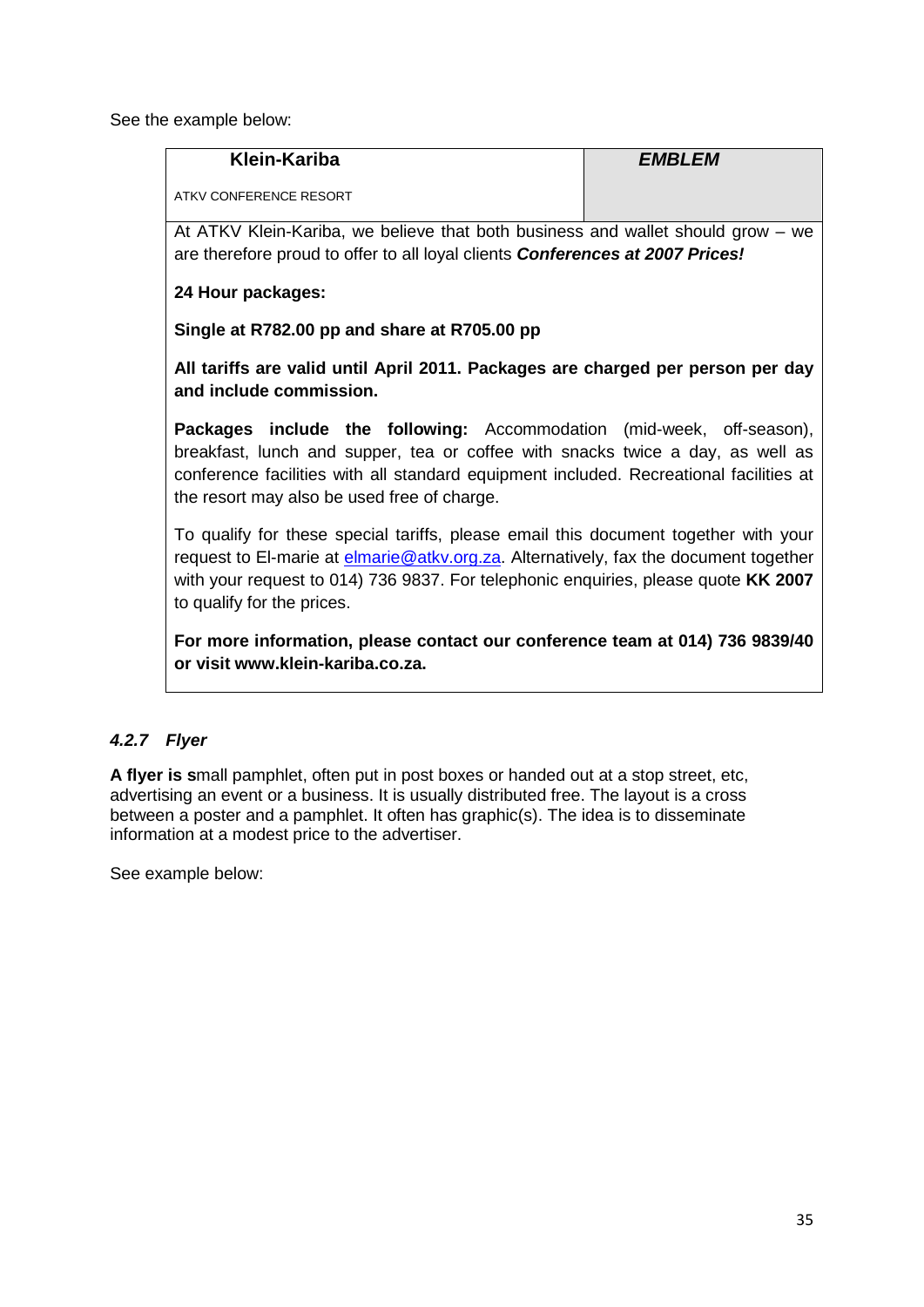| <b>FUNNY, FUNCTIONAL ENGLISH</b>                                                                                                                                                                                                  |  |  |  |  |  |
|-----------------------------------------------------------------------------------------------------------------------------------------------------------------------------------------------------------------------------------|--|--|--|--|--|
| 'Your gateway to English'                                                                                                                                                                                                         |  |  |  |  |  |
|                                                                                                                                                                                                                                   |  |  |  |  |  |
| Struggling with your verbs and tenses, Romeo and Wordsworth? Your<br>problems are history.                                                                                                                                        |  |  |  |  |  |
| A highly qualified, experienced examiner and author of numerous<br>English books presents his services for a next-to-nothing fee.                                                                                                 |  |  |  |  |  |
| Essays, letters, language, poetry and drama studies presented as<br>never before. Laugh and learn all the way to a Level 7<br>achievement at the end of the year. Funny, Functional<br><b>English, 'Your Gateway to English.'</b> |  |  |  |  |  |
| For more information, contact Sirrah Mercurio at 079 7879 799.                                                                                                                                                                    |  |  |  |  |  |

**A leaflet is a p**rinted sheet containing information or advertising usually distributed free. Often used interchangeably with 'flyer'.

A **pamphlet** is a small booklet or leaflet containing information on a single subject, for example, a brief summary of event or business. It is usually about an A4 page with a fair amount of prose and may have graphic(s). It is often folded.

# *4.2.8 Poster*

A poster is used to advertise an event or to sell an item. It is normally placed around busy places like shopping centres or on the busy roads. The intention is to draw the community's attention to the event. While it shares most features with the flyer, a poster is bigger and is mostly put up on posts or buildings.

When writing a poster, the following must be considered:

- the title must be written out in full:
- the font used must draw the reader;
- pictures must be clear;
- salient points about the event must be given;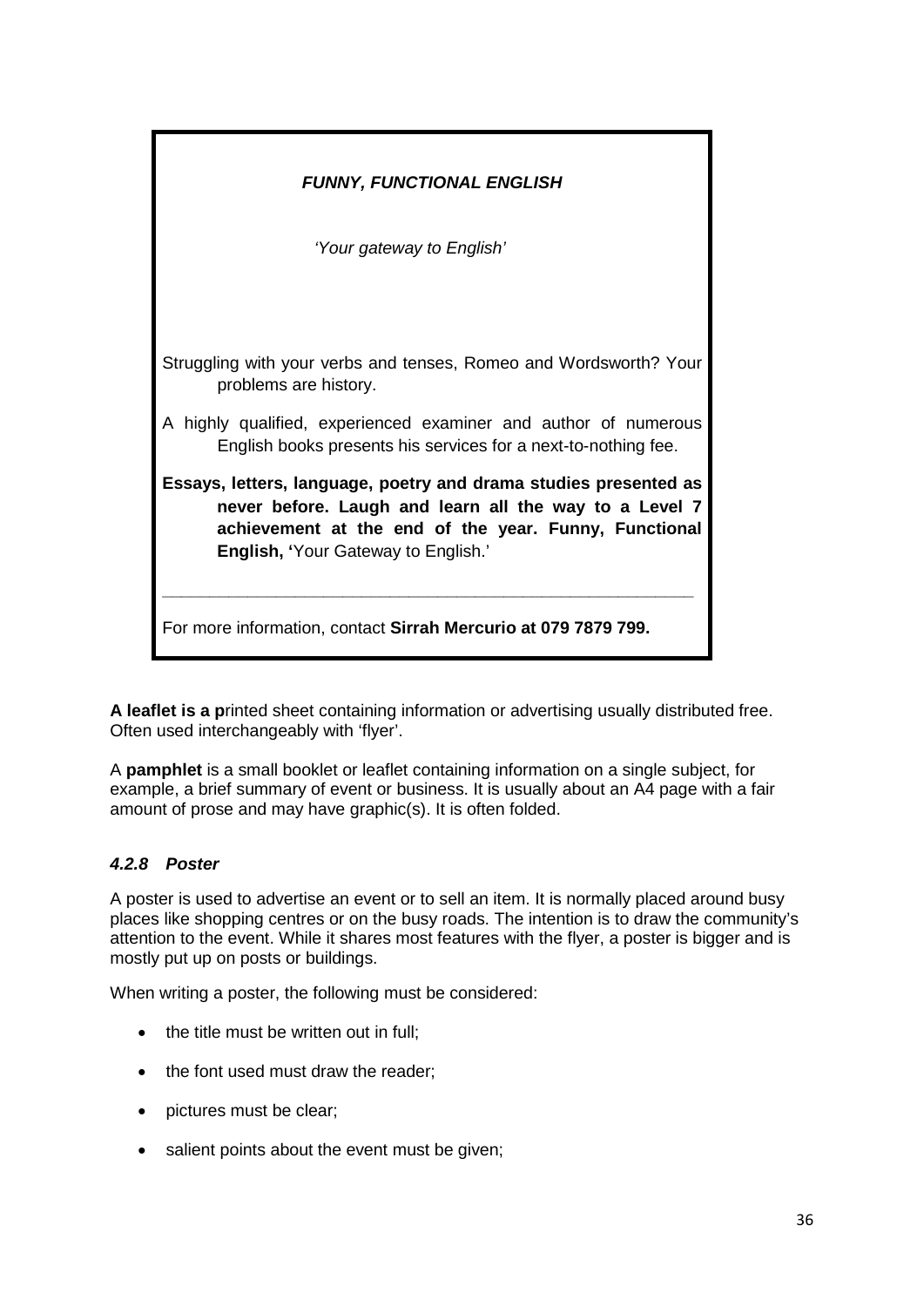- date, time and venue on which the event will take place must be given;
- the contact person and details must be provided.

See example below:

# **UNDER THE TREE! NEXT TO THE KRAAL!**

## **AFRICA SINGS**

## **KIBA!! TSHIKONA!! TSHIGOMBELA!! SHIBELANE!!**

Sunday World, MTN, Phalaphala FM, Cities of Thohoyandou and Giyane, and the

 Department of Arts and Culture invite you to an African experience never seen before.

## **Feel Africa! Be Africa! Feel African!**

#### *Join the sons and daughters of Africa in song and dance.*

 **Venue: Thohoyandou Stadium**

 **Date : 20 November 2010**

 **Time : 09H00 – 23H00**

 **Admission: R50.00**

Featured artists include

**Dr. Sello Galane, Colbert Mukwevho, Solomon Mathase, and others.**

**COME ALL FOR THE EXPERIENCE OF A LIFETIME**

**'***Hu do balea thangansi'* **– The surface will crack!!!**

For bookings and more details, contact Bulman at

**012 395 0021 or 077 399 4777**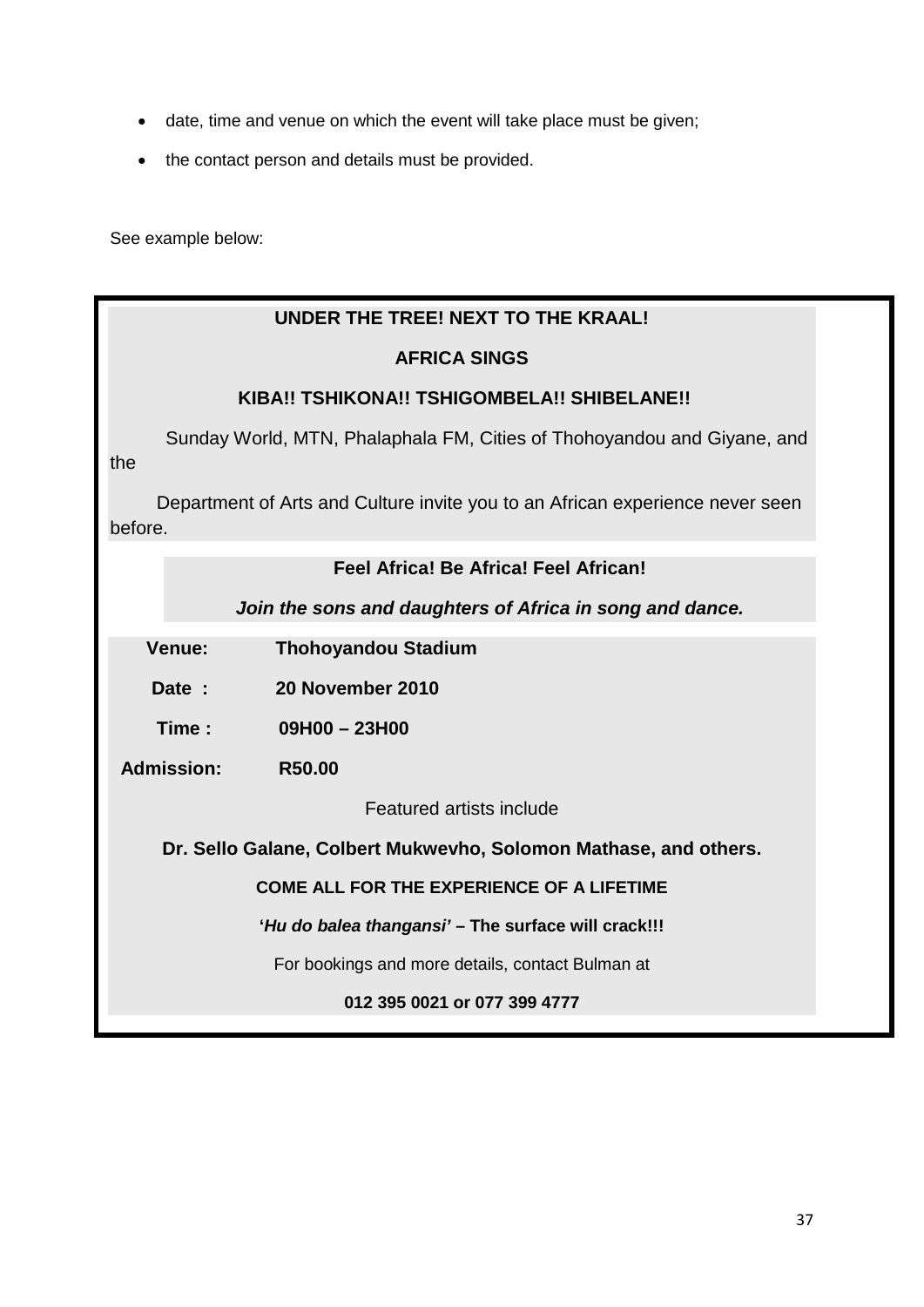## *4.2.9 Filling in a form*

A form is used for various reasons, e.g. to apply for a job or leave, to enter competitions or contests, and so on.

When filling a form, one is required to provide information as required by the institution to which the form is forwarded. The form states what is required, followed by a colon, e.g. **Surname:** The applicant is expected to fill in what is required. For example, the applicant cannot fill in an identity number when a surname is required.

See example.

| <b>APPLICATION FOR LEAVE OF ABSENCE</b>                                                                                                                                                                                                                                                                                                                                          |               |   |   |   |                             |                   |         |                  |                     |            |                        |              |              |  |  |
|----------------------------------------------------------------------------------------------------------------------------------------------------------------------------------------------------------------------------------------------------------------------------------------------------------------------------------------------------------------------------------|---------------|---|---|---|-----------------------------|-------------------|---------|------------------|---------------------|------------|------------------------|--------------|--------------|--|--|
| Surname:                                                                                                                                                                                                                                                                                                                                                                         | Kuzoy         |   |   |   |                             |                   |         |                  | Initials:           |            | ZS.                    |              |              |  |  |
| <b>PERSAL Number:</b>                                                                                                                                                                                                                                                                                                                                                            | $\mathbf{1}$  | 1 | 8 | 5 | 3                           | 3                 | 8       | $\overline{7}$   | <b>Shift worker</b> |            | <b>Yes</b>             | $\mathsf{x}$ | <b>No</b>    |  |  |
| <b>CONTACT ADDRESS DURING LEAVE:</b>                                                                                                                                                                                                                                                                                                                                             |               |   |   |   |                             |                   |         | Casual           |                     | <b>Yes</b> |                        | <b>No</b>    | $\mathsf{X}$ |  |  |
| <b>729 Smizkov Avenue</b>                                                                                                                                                                                                                                                                                                                                                        |               |   |   |   |                             |                   |         | <b>Employee</b>  |                     |            |                        |              |              |  |  |
| Zurich                                                                                                                                                                                                                                                                                                                                                                           |               |   |   |   |                             |                   | Company |                  |                     |            |                        |              |              |  |  |
| 7777                                                                                                                                                                                                                                                                                                                                                                             |               |   |   |   |                             |                   |         |                  | Raubex              |            |                        |              |              |  |  |
|                                                                                                                                                                                                                                                                                                                                                                                  |               |   |   |   |                             |                   |         | <b>Component</b> |                     |            |                        |              |              |  |  |
|                                                                                                                                                                                                                                                                                                                                                                                  |               |   |   |   |                             |                   |         |                  | Engineering         |            |                        |              |              |  |  |
| Type of Leave Taken As Working days                                                                                                                                                                                                                                                                                                                                              |               |   |   |   |                             | <b>Start Date</b> |         |                  | <b>End Date</b>     |            | Number of Working days |              |              |  |  |
| Annual Leave                                                                                                                                                                                                                                                                                                                                                                     |               |   |   |   |                             | 26/04/2010        |         |                  | 30/04/2010          | 04         |                        |              |              |  |  |
| Normal Sick Leave                                                                                                                                                                                                                                                                                                                                                                |               |   |   |   |                             |                   |         |                  |                     |            |                        |              |              |  |  |
| I hereby certify that the information provided is correct. Any falsification of information in this regard may form<br>ground for disciplinary action. Furthermore, I fully understand that if I do not have sufficient leave credits from my<br>previous or current leave cycle to cover for my application, my capped leave as 30 June 2000 will be automatically<br>utilised. |               |   |   |   |                             |                   |         |                  |                     |            |                        |              |              |  |  |
| <u>kuzoyzs</u>                                                                                                                                                                                                                                                                                                                                                                   | 14/04/2010    |   |   |   |                             |                   |         |                  |                     |            |                        |              |              |  |  |
| <b>EMPLOYEE SIGNATURE</b>                                                                                                                                                                                                                                                                                                                                                        |               |   |   |   |                             | <b>DATE</b>       |         |                  |                     |            |                        |              |              |  |  |
| <b>Scsmith</b>                                                                                                                                                                                                                                                                                                                                                                   | 17/04/2010    |   |   |   |                             |                   |         |                  |                     |            |                        |              |              |  |  |
| <b>MANAGER'S</b><br><b>DATE</b>                                                                                                                                                                                                                                                                                                                                                  |               |   |   |   |                             |                   |         |                  |                     |            |                        |              |              |  |  |
| Approval by Manager (Mark with X)                                                                                                                                                                                                                                                                                                                                                |               |   |   |   |                             |                   |         |                  |                     |            |                        |              |              |  |  |
| Approved With Full Pay<br>X                                                                                                                                                                                                                                                                                                                                                      |               |   |   |   | <b>Approved Without Pay</b> |                   |         |                  | Not Approved        |            |                        |              |              |  |  |
| <b>DATA CAPTURING</b>                                                                                                                                                                                                                                                                                                                                                            |               |   |   |   |                             |                   |         |                  |                     |            |                        |              |              |  |  |
| <b>CAPTURED BY:</b>                                                                                                                                                                                                                                                                                                                                                              | Monkzski S.L. |   |   |   |                             |                   |         |                  | <b>CAPTURED ON:</b> | 19/04/2010 |                        |              |              |  |  |
| <b>CHECKED BY:</b>                                                                                                                                                                                                                                                                                                                                                               | Svetlana P.B. |   |   |   |                             |                   |         |                  | <b>CHECKED ON:</b>  | 20/04/2010 |                        |              |              |  |  |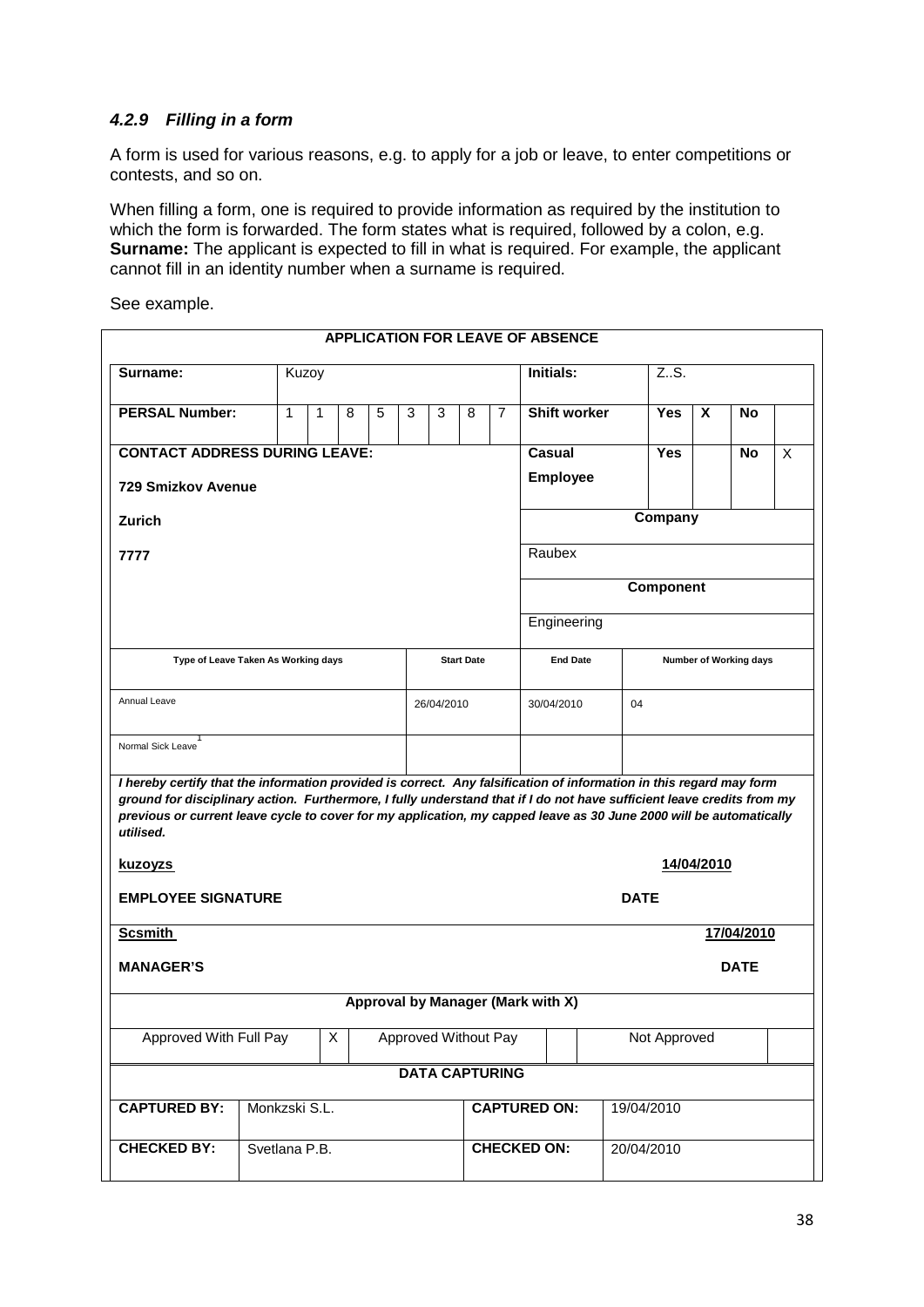# *4.2.10 Writing an email*

In this world of technology, electronic communication is fast replacing the traditional letter writing of the past. An electronic mail (email) is posted from one computer to another, with the support of the internet.

The following components characterise an email:

- The recipient's address which, in most cases, is the recipient's name and the server point, as well as the country in which the server point is based. For example, lethaboj *(name)* @ *gmail.* (server) za *(country).*
- CC: these may be the recipients whose attention is called to the email. These recipients could not be expected to do anything but note that some form of communication took place. For example, a supervisor may CC (copy) the manager an emailed invitation to a meeting. This copy could come in handy when there are disputes later.
- Subject: This is a summary of the content of the email.
- Message
- Sender's name.

you encounter any problem with the template.

NB: The sender's address reflects automatically when the email is received. The sender may choose to provide other contact details at the end. This is called a signature.

TO: [javar@yahoo.co.za](mailto:javar@yahoo.co.za) CC: [benadex@lantic.org.za; suffo@yahoo.uk;](mailto:benadex@lantic.org.za;%20suffo@yahoo.uk) SUBJECT: Outstanding reports MESSAGE: Dear All You are reminded to submit all the outstanding reports by no later than Friday, 29 May 2010. A mid-term report template will be sent to you hereafter to facilitate uniformity. You are advised to consult Mr Foxtrot if

Mr. Mayambela is congratulated for purchasing a car, while Ms Brown is wished a fruitful journey on her study tour to Zimbabwe.

Kind regards

Solumzi Yam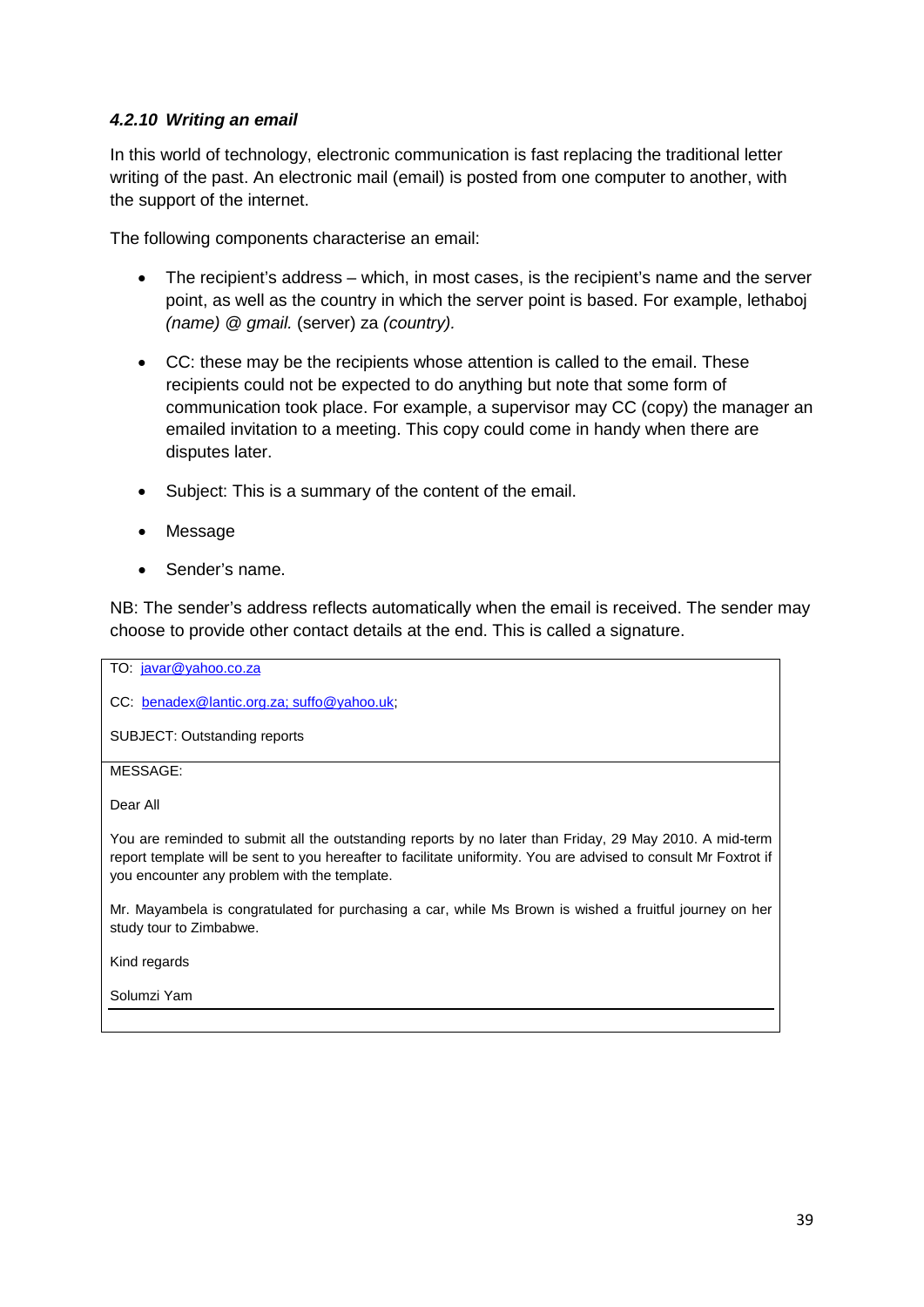# *4.2.11 Sending a fax*

A fax is usually used to convey a form, to confirm a booking, appointment, etc. although the internet is used more often today. However, where you need a copy of the transaction to file, then a fax is useful. It should include as much information as possible.

The following components must always be reflected:

- The sender's company logo (with address)
- The recipient' name/company name and fax number
- The date of transmission
- The sender's name, telephone and fax numbers
- Number of pages
- Subject line
- Message
- Sender's name and signature